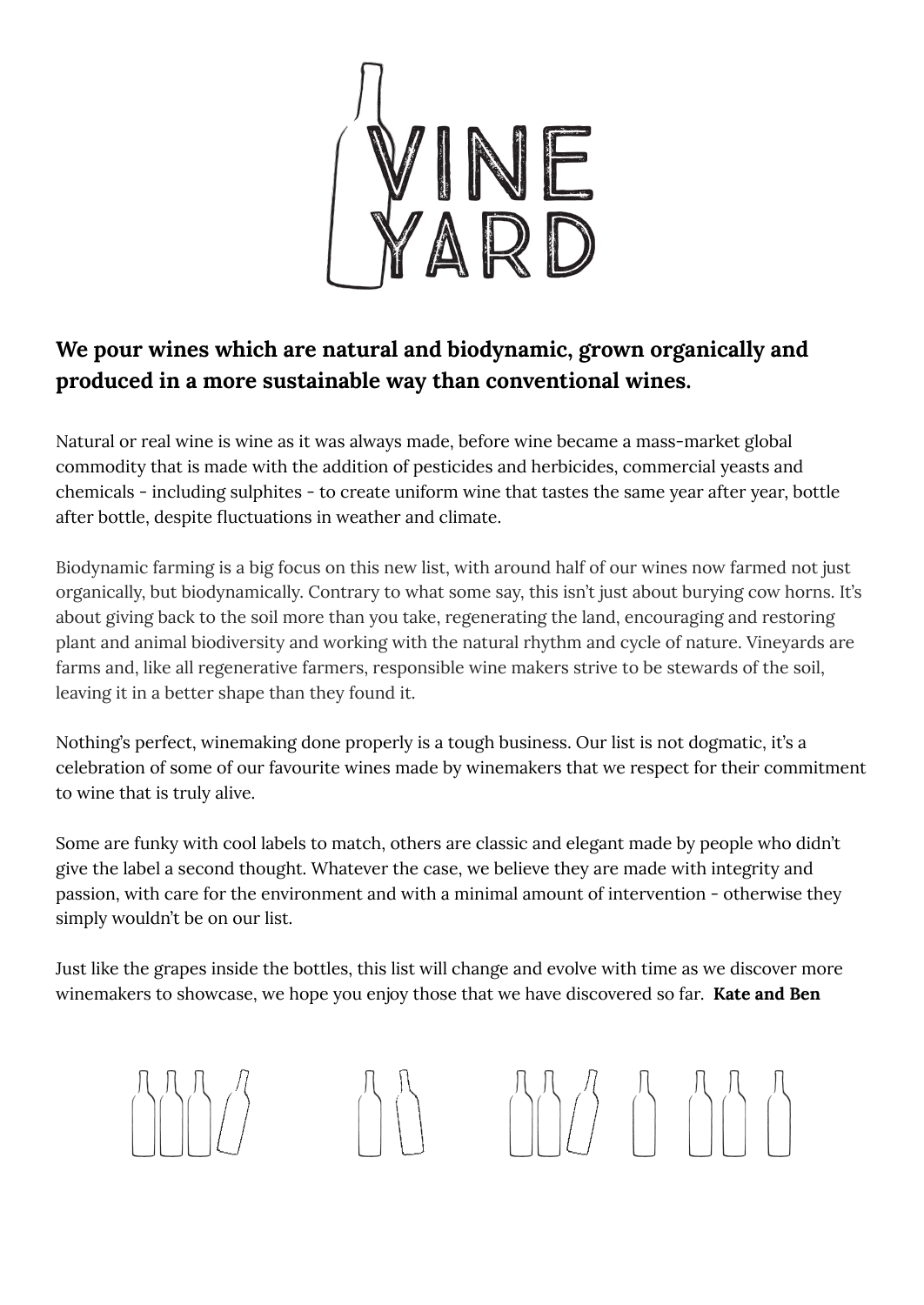## **CELLAR PICKS: OUR EDIT** *by style* **(WHITE)**

*A snapshot of our wines: good-value, gluggable grapes; sexy stalwarts; and new and interesting bottles we think you should get stuck into.*

### *Keep going to see our full list by region*

# **| Burgundy and her cru**

## *Stellar wines inspired by one of our favourite regions - Chardonnay & friends*

### **Rich, creamy and full in the style of a Bourgogne Blanc**

**AUSTRALIA | Samurai Chardonnay** Free Run Juice, Chardonnay, 2021, South Australia **28 FRANCE | Mâcon Villages Bourgone Blanc** Guillot-Broux, Chardonnay, 2018, Burgundy **39 USA | Lo-Fi Chardonnay** LoFi Wines, Chardonnay, 2019 California **50 FRANCE | Rully Blanc 1er Cru "Montpalais"** Jean-Baptiste Ponsot, Chardonnay, 2019, Burgundy **55 FRANCE | Côte de Beaune Pierres Blanches** Emmanuel Giboulot, Chardonnay, 2018, Burgundy **78**

### **Crisp, clean and elegant in the style of sexy Chablis**

**SPAIN | Vina Zorzal Chardonnay** Vina Zorzal, Chardonnay, 2019, Navarra **34 SPAIN | Flower & The Bee** Coto de Gomariz, Treixadura, 2018, Galicia **36 FRANCE | Goisot Bourgogne Aligoté** Goisot, Aligoté, 2020, Burgundy **36 FRANCE | De Moor Bourgogne Aligoté** De Moor, Aligoté, 2020, Burgundy **49 FRANCE | Côte de Caillot Jura Chardonnay** Domaine De La Borde, Chardonnay, 2019, Jura **55 FRANCE | Chablis Côte aux Prêtres** Chateau Beru, Chardonnay, 2017, Burgundy **68 FRANCE | De Moor Chablis 1er Cru** De Moor, Chardonnay, 2019, Burgundy **95**

## **| Crisp, Dry & Saline**

### *Light, dry and balanced - with fresh spritziness and a dash of seaside saltiness that's perfect with seafood*

**ITALY | Ciello Bianco** Cantina Rallo, Catarratto, 2019, Sicily **25 ITALY | Vermentino** Antonio Camillo, Vermentino, 2019, Tuscany **31 SPAIN | Cora** Loxarel, Muscat/Xarel.Lo, 2019, Catalunya **32 FRANCE | Le P'tit Blanc Sauvignon** Clos du Tue-Boeuf, Sauvignon Blanc, 2019, Loire **35 PORTUGAL | Vinho Verde** Márcio Lopes, Loureiro, 2018, Vinho Verde **35 FRANCE | Muscadet Bohème** Domaine Sénéchalière, Melon de Bourgogne, 2020, Loire **36 FRANCE | Sancerre Gérard Fiou** Gerard Fiou, Sauvignon Blanc, 2018, Loire **42 SPAIN | Albariño Leirana** Forjas del Salnés, Albarino, 2019, Galicia **44**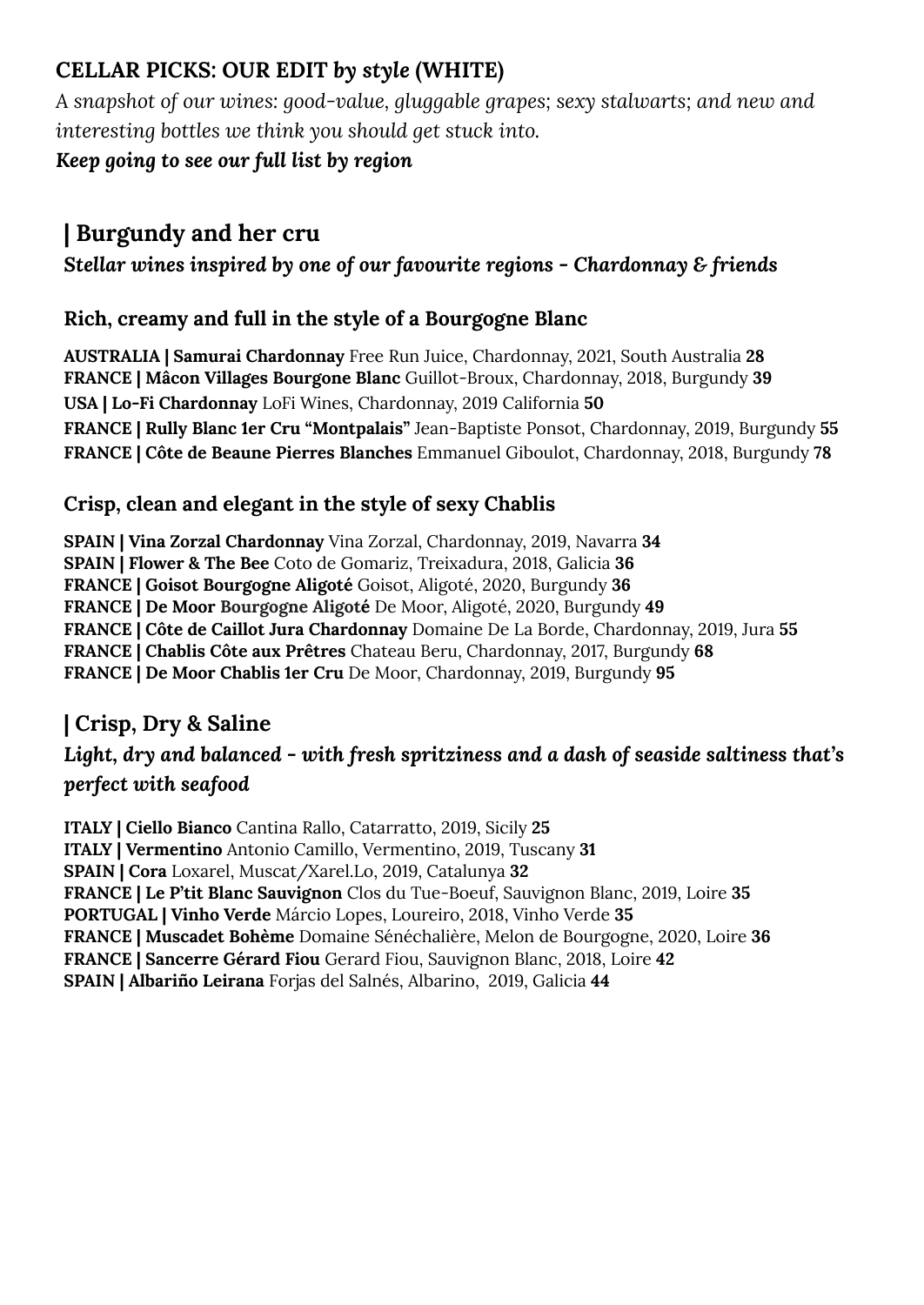# **| Chenin, Chenin, Chenin**

#### *Everyone knows that we LOVE Chenin! Here's our pick of some favourites…*

**FRANCE | Attention Chenin Mechant!** Nicolas Reau, Chenin, 2020, Anjou, Loire **36 FRANCE | Dilettante Vouvray** Catherine & Pierre Breton, Chenin, 2019, Loire **38 USA | Lo-Fi Chenin** LoFi Wines, Chenin, 2019 California **47 S. AFRICA | Elementis Skin Contact** Intellego, Chenin, 2020, Swartland **48 FRANCE | L'Insolite Saumur Blanc** Thierry Germain, Chenin, 2019, Saumur, Loire **50 S. AFRICA | Testalonga Skin Contact** Testalonga, Chenin, 2020, Swartland **52 FRANCE | Savennières "Les Vieux Clos"** Nicolas Joly, Chenin, 2018, Loire **70 FRANCE | Trois Terres** Thierry Germain, Chenin, 2013, Saumur, Loire **80 FRANCE | Coulée de Serrant** Nicolas & Virginie Joly, Chenin, 2018, Loire **120**

## **| Long-necked + Landlocked**

### *From Awesome Alsace to Austria and Germany - Riesling, Grüner and native grapes*

**AUSTRIA | Grüner Veltliner Handcrafted** Ma Arndorfer, Grüner Veltliner, 2019, Kamptal **33 GERMANY | Dajoar Riesling** Andreas Bender, Riesling, 2019, Mosel **36 FRANCE | Les Saveurs** Christian Binner, Field Blend, 2018, Alsace **36 AUSTRIA | Flora** Michael Gindl, Riesling, Weinviertel **38 GERMANY | Marto Weiss** Marto, Field Blend, 2020, Rheinhessen **42 FRANCE | Si Rose |** *Skin Contact* Christian Binner, Pinot Gris/Gewürz, Alsace **48 FRANCE | Lâcher-Prise |** *Skin Contact* Domaine Rieffel, Gewürztraminer, 2017, Mittelbergheim **50 AUSTRIA | Gut Oggau Theodora** Gut Oggau, Grüner/Riesling, 2019, Burgenland **50 AUSTRIA | Bambule |** *Skin Contact* Judith Beck, Neuburger, 2016, Burgenland **51**

# **| Oxidative**

#### *Sherry notes and Jura styles, sometimes a bit of oxygen is a very good thing…*

**SPAIN | Ube Paganilla Palomino** Bodegas Cota 45, Palomino, 2018, Jerez **42 FRANCE | Foudre a Canon** Domaine de la Borde, Savagnin, 2018, Jura **60 FRANCE | L'O2** Jean-Francois Chene, Chenin, 2017, Loire **67**

# **| Allocation, Really Special**

### *Seriously exciting and limited wines from some of the most exciting natural wine producers around. A treasure trove for curious wine drinkers*

**ITALY | Rebosso Plus** Selvadolce, Vermentino, 2016, Liguria **48 USA | Kelley Fox Maresh Pinot Gris** Kelley Fox, Pinot Gris, 2019, Oregon **55 ITALY | Ageno** *Skin Contact* La Stoppa, Malvasia, 2017, Emilia-Romagna **55 FRANCE | Quartz** Cailloux du Paradis, Sauvignon Blanc, 2018, Loire **60 ITALY | Radikon Ribolla** *Skin Contact* Radikon, Ribolla Gialla, 2007, Friuli **60 ITALY | Vino Bianco Sivi** *Skin Contact* Dario Princic, Pinot Gris, 2017, Lombardy **64 AUSTRIA | Weissburgunder** *Skin Contact* Claus Preisinger, Pinot Blanc, 2017, Burgenland **68 FRANCE | Dard & Ribo Crozes-Hermitage** Dard & Ribo, Roussanne/Marsanne, 2020, Mercurol **68 FRANCE | Savennières "Les Vieux Clos"** Nicolas Joly, Chenin, 2018, Loire **70 FRANCE | Autochtone** Julien Courtois, Romorantin, 2018, Loire **70 FRANCE| Arbois Savagnin** Bruyère-Houillon, Savagnin, 2016, Jura, France **85 FRANCE | De Moor Chablis 1er Cru** De Moor, Chardonnay, 2019, Burgundy **95 ITALY | Radikon Venezia Giulia "3781" (500ml)** *Skin Contact* Ribolla Gialla, 2007, Friuli **120 FRANCE | Coulée de Serrant** Nicolas & Virginie Joly, Chenin, 2018, Loire **120**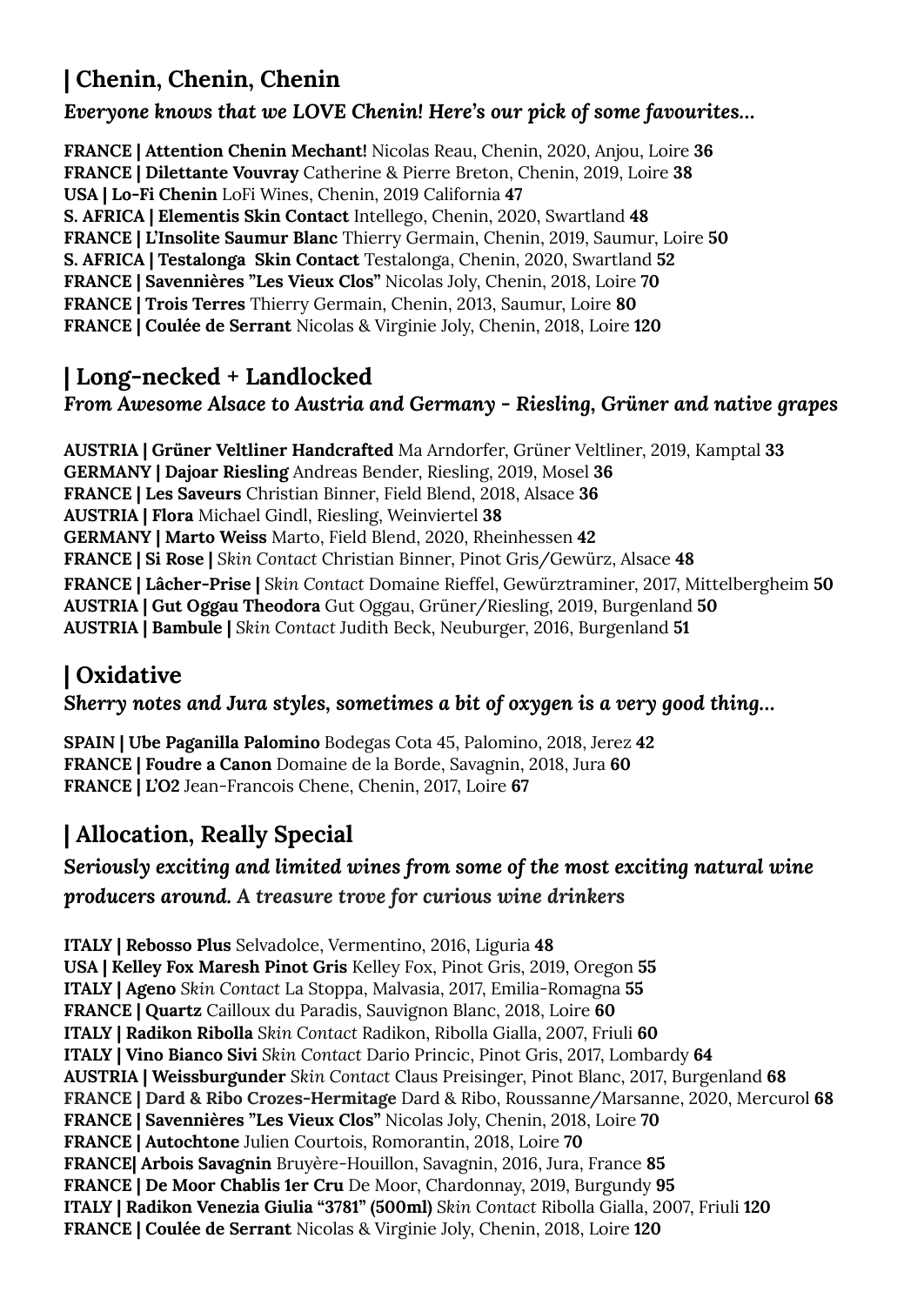## **CELLAR PICKS: OUR EDIT** *by style* **(RED)**

*A snapshot of our wines: good-value, gluggable grapes; sexy stalwarts; and new and interesting bottles we think you should get stuck into.*

*Keep going to see our full list by region*

# **| Pinot Noir and Pals**

*Light, terroir-driven silky reds. Notoriously difficult to grow, and all the more seductive for it, Pinot Noir holds a special kind of magic; here's some of our faves and its pals*

**AUSTRIA | Ink** Judith Beck, Zweigelt/St Laurent, 2019, Burgenland **32 SPAIN | Sea of Dreams** Vina Zorzal, Garnacha, 2019, Navarra **38 ENGLAND | Davenport Diamond Fields** Will Davenport, Pinot Noir, 2019, Rotherfield, East Sussex **45 FRANCE | Bourgone Rouge** Domaine Du Corps De Garde, Pinot Noir, 2018, Burgundy **45 SPAIN | Uvas de la Ira** Daniel Landi, Garnacha, 2019, Méntrida **49 FRANCE | Pinostradamus** Domaine de la Borde, Pinot Noir, 2020, Jura **55 FRANCE | Béatrice** Christian Binner, Pinot Noir, 2017, Alsace **56 FRANCE | Volnay** Jean Javillier, Pinot Noir, 2017, Burgundy **60 FRANCE | Macon-Cruzille "Manganite"** Clos Des Vignes Du Maynes, Pinot Noir, 2018, Burgundy **70 FRANCE | Pommard Rouge** Fanny Sabre, Pinot Noir, 2017, Burgundy **80**

# **| Robust, Earthy, Complex**

## *Farmyard flavours from our beloved Loire - full of soil and soul, Cabernet Franc and friends in full force*

**FRANCE | Pegase Rouge** Domaine De L'Epinay, Cabernet Franc/Merlot, 2019, Nantes **29 FRANCE | Franco de Porc** Domaine de la Chevalerie, Cabernet Franc, 2020, Bourgueil, Loire **34 FRANCE | Saumur-Champigny** Thierry Germain, Cabernet Franc, 2019, Saumur, Loire **37 FRANCE | Trinch!** Catherine et Pierre Breton, Cabernet Franc, 2019, Bourgueil **38 FRANCE | Pompois** Nicolas Reau, Cabernet Franc, 2019, Anjou, Loire **42 FRANCE | Lapalu Eau Forte** Jean-Claude Lapalu, Gamay, 2019, Brouilly **50 FRANCE | Verre dès Poѐtes** Domaine Le Briseau, Pineau d'Aunis, 2018, Anjou **50 FRANCE | Saumur-Champigny "Franc de Pied"** Thierry Germain, Cabernet Franc, 2017, Saumur **60 FRANCE | Racines Rouge** Cailloux de Paradis, Field Blend, 2017, Touraine **65 FRANCE | Qvevri Outre Terre** Thierry Germain, Cabernet Franc, 2016, Saumur, Loire **80 FRANCE | Breton Chinon 2002 Les Picasses** Catherine & Pierre Breton, Cab Franc, 2002, Chinon **85**

# **| Juicy, Carbonic and Glorious Gamay**

## *Fresh, light, juicy wines with big fruit and a bit of terroir-led magic*

**FRANCE | L'Hurluberlu** Domaine Sebastien David, Cabernet Franc, 2020, Bourgueil, Loire **36 FRANCE | La Cuvée du Chat** Jean-Claude Chanudet, Gamay, 2019, Morgon, Beaujolais **38 FRANCE | Ni Rouge Ni Blanc** Les Goelands, Chenin/Cabernet Franc, 2018, Anjou, Loire **41**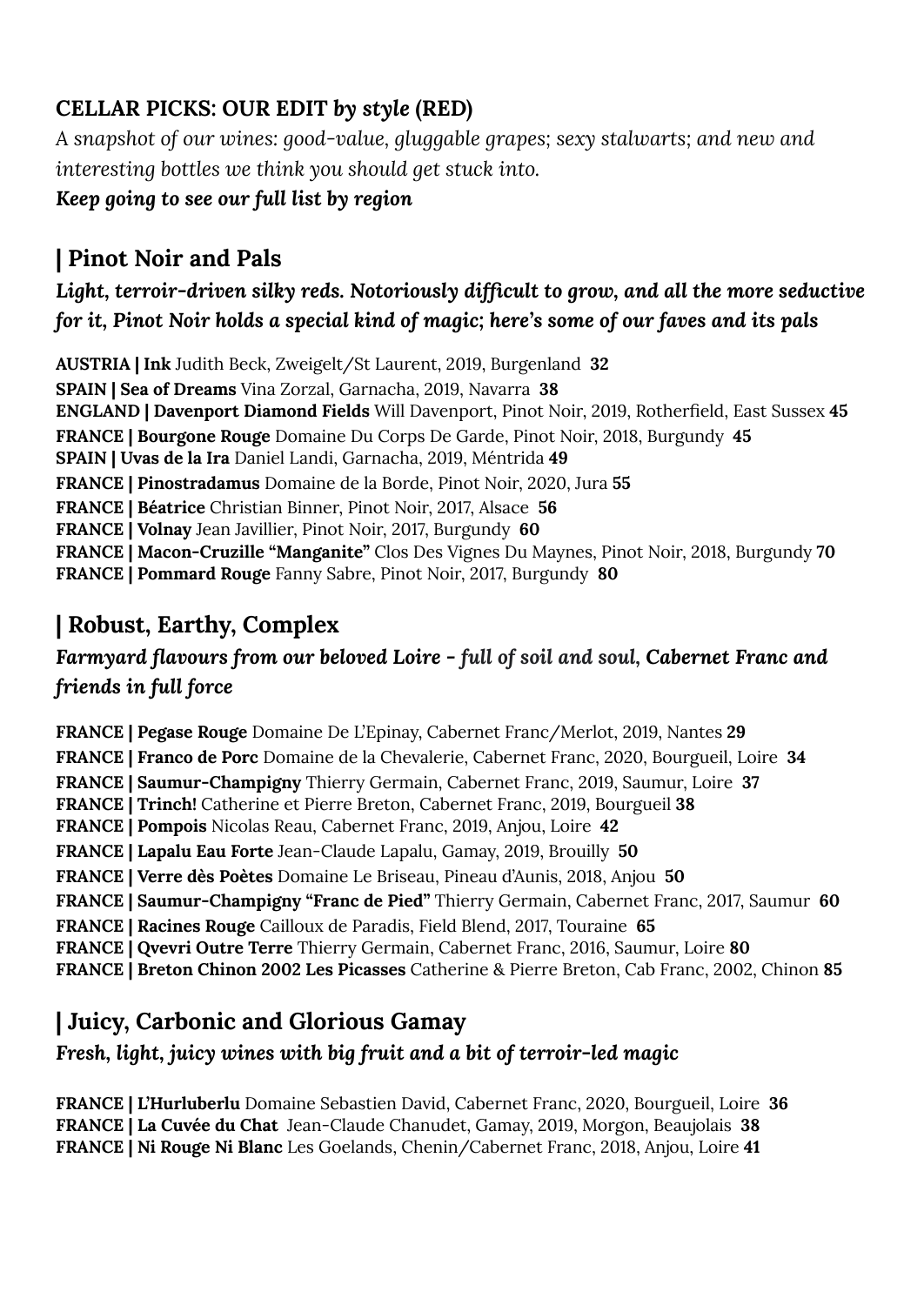# **| Syrah and Rhône**

### *Fruit-forward, bold and unmistakable - Syrahs from French terroirs and beyond*

**FRANCE | Galets Rouge |** d'Estézargues, Grenache/Syrah/Carignan, 2019, Côtes du Rhône **28 FRANCE | Meteore Faugères |** Meteore, Grenache/Syrah/Cinsault, 2017, Faugères **35 S. AFRICA | Intellego Syrah |** Intellego, Syrah, 2020, Swartland **40 FRANCE | Vin de Blaise |** Le Vin de Blaise, Carignan/Cinsault/Grenache, 2017, Côtes du Rhône **44 S. AFRICA | Testalonga The Dark Side |** Testalonga, Syrah, 2020, Swartland **52 FRANCE | St Joseph "Cuvée Sainte-Epine" |** Jean-François Jacouton, Syrah, 2017, St Joseph **65 FRANCE | Dard & Ribo Crozes-Hermitage |** Dard & Ribo, Syrah, 2020, Mercurol **68**

# **| Bordeaux + Big Reds**

## *Traditional Bordeaux blends and big chunky European reds, packed full of fruit, feistiness, tannins and life - perfect paired with hearty meals and special occasions*

**PORTUGAL | Vinha da Malhada** Quinta do Montalto, Field Blend, 2020, Lisbon **29 GREECE | Seira #3** Georgas Family, Merlot/Savatiano, 2018, Spata **36 ARGENTINA | Malbec Sin Sulfito** Bodega Cecchin, Malbec, 2019, Mendoza **36 FRANCE | Le Vin Est Un Fete Rouge** Elian da Ros, Merlot/Cabernet Franc, 2018, Marmandais **37 ITALY | Barbera Rossore** Cantina Iuli, Barbera, 2017, Piedmont **39 FRANCE | Buzet "Abuse"** Domaine du Péché, Merlot/Cab Franc/Cab Sauvignon, 2015, Buzet **45 ITALY | Barolo Di Serralunga** Principiano Ferdinando, Dolcetto, 2017, Piedmont **56 FRANCE | Château Le Puy** "**Emilien"** Château Le Puy, Merlot/Cab Franc/Cab Sauv, 2017, Bordeaux **65 ITALY | Colline Lucchesi "Tenuta"** Tenuta di Valgiano, Merlot/Sangiovese/Syrah, 2013, Tuscany **80**

# **| Allocation, Really Special**

### *Seriously exciting and limited wines from some of the most exciting natural wine producers around. A treasure trove for curious wine drinkers*

**AUSTRIA | Gut Oggau Atanasius** Gut Oggau, Zweigelt/Blaufränkisch, 2019, Burgenland **50 FRANCE | Lapalu Eau Forte** Jean-Claude Lapalu, Gamay, 2019, Brouilly **50 FRANCE | Verre dès Poѐtes** Domaine Le Briseau, Pineau d'Aunis, 2018, Anjou **50 FRANCE | Bain Marie |** No Control, Vincent Marie, Sauvignon Blanc/Gamay, 2018, Auvergne **58 AUSTRIA | Gut Oggau Josephine** Gut Oggau, Blaufränkisch, 2018, Burgenland **66 FRANCE | Racines Rouge** Cailloux de Paradis, Field Blend, 2017, Touraine **65 FRANCE | Le Dos d'Chat** Fabrice Dodane, Ploussard, 2020, Arbois, Jura **65 FRANCE | Madame Placard Beaujolais** Yvon Métras, Gamay, 2020, Beaujolais **66 FRANCE | Dard & Ribo Crozes-Hermitage** Dard & Ribo, Syrah, 2020, Mercurol **68 FRANCE | Pommard Rouge** Fanny Sabre, Pinot Noir, 2017, Pommard **75 ITALY | Colline Lucchesi "Tenuta"** Tenuta di Valgiano, Merlot/Sangiovese/Syrah, 2013, Tuscany **95 FRANCE | Qvevri Outre Terre** Thierry Germain, Cabernet Franc, 2016, Saumur, Loire **80 FRANCE | Fleurie** Yvon Métras, Gamay, 2020, Beaujolais **85**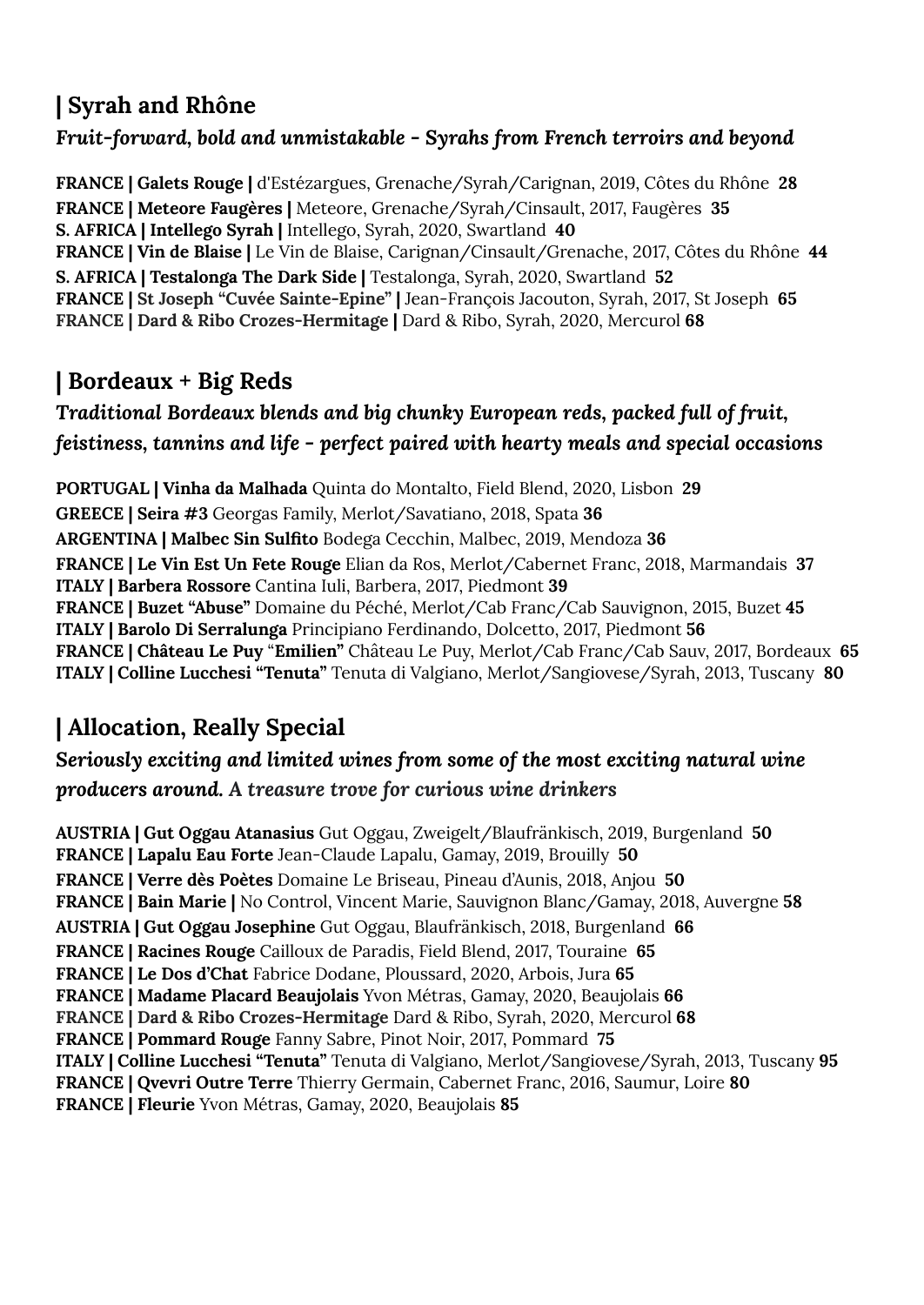# The full list

# **FIZZ** *all our bottles of sparkling wine*

| 32 |
|----|
| 35 |
| 36 |
| 36 |
| 40 |
| 40 |
| 45 |
| 53 |
| 55 |
| 56 |
| 70 |
|    |
|    |

**25**

*Non-alcoholic* **Noughty Organic Sparkling Chardonnay** 750ml bottle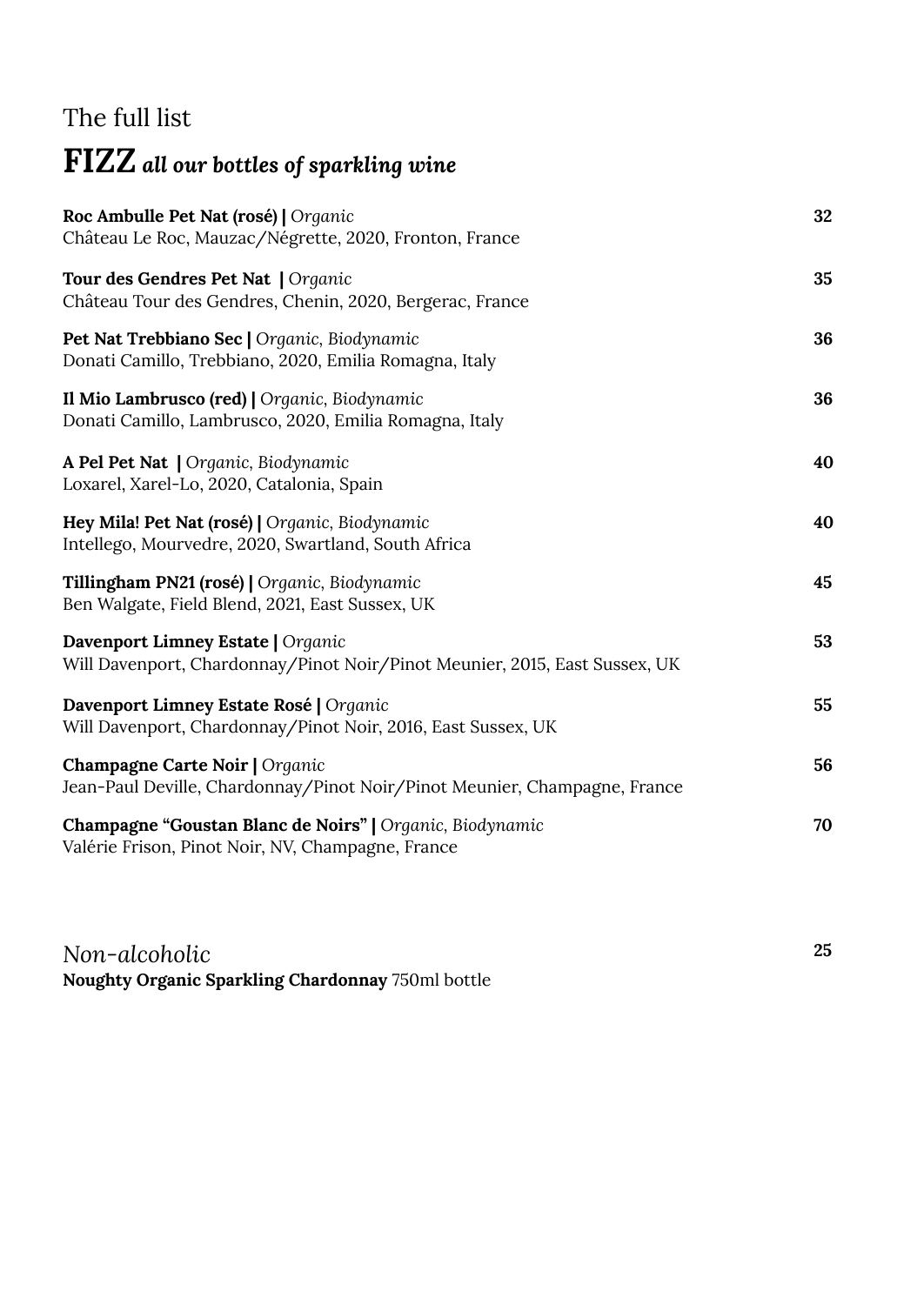# The full list **ORANGE** *all our bottles of skin contact wine*

| Tragolargo   Skin Contact, Organic<br>Finca Casa Balaguer, Moscatel, 2019, Alicante, Spain                                       | 32 |
|----------------------------------------------------------------------------------------------------------------------------------|----|
| La Blanca   Skin Contact, Organic, Biodynamic<br>Krásná Hora, field blend, 2020, Moravia, Czechia                                | 35 |
| Turi Bianco   Skin Contact, Organic, Biodynamic<br>Salvatore Marino, Catarratto, 2020, Sicily, Italy                             | 36 |
| Tutti (LITRE)   Skin Contact, Organic<br>Antonio Camillo, Trebbiano/Malvasia, 2019, Tuscany, Italy                               | 36 |
| Rysak   Skin Contact, Organic<br>Vinarstvi Jaroslav Osicka, Pinot Noir/Pinot Gris, 2020, Moravia, Czechia                        | 37 |
| Pheasant's Tears Rkatsiteli   Skin Contact, Organic<br>Pheasant's Tears, Rkatsiteli, 2020, Kakheti, Georgia                      | 39 |
| <b>Piquentum   Skin Contact, Organic</b><br>Dimitri Brecevic, Malvasia, 2020, Istria, Croatia                                    | 39 |
| Calcarius Nu Litre Orange (LITRE)   Skin Contact, Organic, Biodynamic<br>Valentina Passalacqua, Falanghina, 2020, Puglia, Italy  | 43 |
| Bela Vipava   Skin Contact, Organic, Biodynamic<br>Burja, Malvasia/field blend, 2019, Vipava, Slovenia                           | 44 |
| Sister's Wine   Skin Contact, Organic<br>Jane Okruashvili, Kisi, 2018, Kakheti, Georgia                                          | 44 |
| Eastern Accents   Skin Contact, Organic, Biodynamic<br>Reká Koncz, Harslevelu/Kiralyleanyka, 2020, Barábas, Hungary              | 45 |
| Sicus   Skin Contact, Organic, Biodynamic<br>Cartoixa Mari, Xarel-lo Vermell, 2018, Catalunya, Spain                             | 46 |
| Elementis Skin Contact   Skin Contact, Organic<br>Intellego, Chenin, 2020, Swartland, South Africa                               | 48 |
| Si Rose   Skin Contact, Organic, Biodynamic, No Added Sulphur<br>Christian Binner, Pinot Gris/Gewürztraminer, NV, Alsace, France | 48 |
| Tillingham End Grain   Skin Contact, Organic<br>Tillingham, Pinot Blanc/Chardonnay, 2020, East Sussex, UK                        | 50 |
| Tillingham Qvevri Orange   Skin Contact, Organic<br>Tillingham, Ortega/Bacchus/Pinot Gris/Muller Thurgau, 2021, East Sussex, UK  | 55 |
| Lâcher-Prise   Skin Contact, Organic<br>Domaine Rieffel, Gewürztraminer, 2017, Alsace, France                                    | 50 |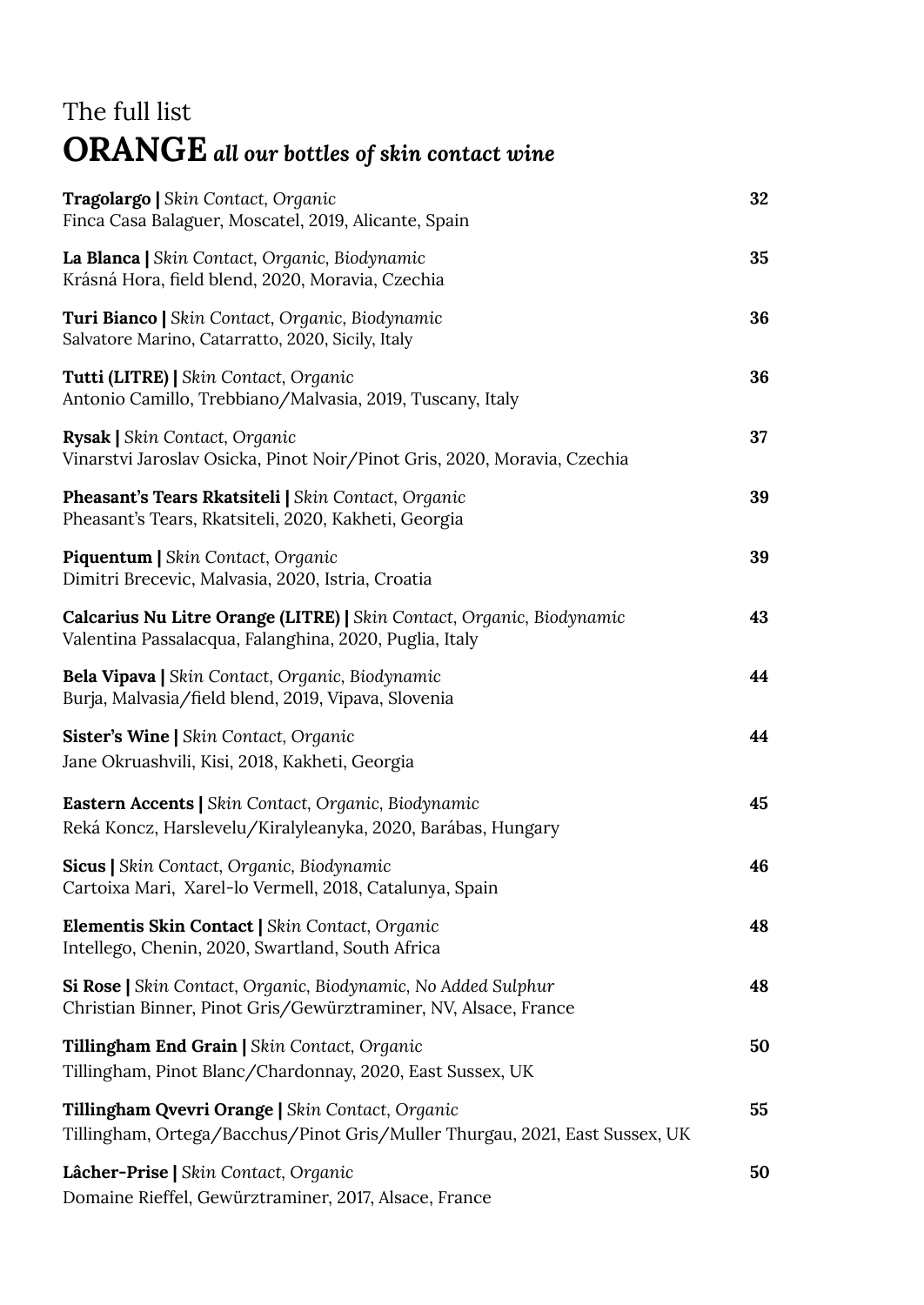| <b>Three Views of a Secret   Skin Contact, Organic</b><br>Hughes Beguet, Pinot Gris/Gewurztraminer, 2019, Arbois, Jura, France | 50  |
|--------------------------------------------------------------------------------------------------------------------------------|-----|
| Testalonga Skin Contact   Skin Contact, Organic<br>Craig Hawkins, Testalonga, Chenin, 2019, Swartland, South Africa            | 51  |
| Judith Beck Bambule   Skin Contact, Organic, Biodynamic<br>Judith Beck, Neuburger, 2016, Austria                               | 51  |
| Kelley Fox Maresh Pinot Gris   Skin Contact, Organic, Biodynamic<br>Kelley Fox, Pinot Gris, Oregon, USA                        | 55  |
| Sancerre Auksinis   Skin Contact, Organic, Biodynamic<br>Sébastien Riffault, Sauvignon Blanc, 2016, Loire, France              | 55  |
| Ageno   Skin Contact, Organic, Biodynamic<br>La Stoppa, Malvasia, 2017, Emilia-Romagna, Italy                                  | 55  |
| Radikon Ribolla (500ml)   Skin Contact, Organic, Biodynamic<br>Radikon, Ribolla Gialla, 2017, Friuli, Italy                    | 60  |
| Vino Bianco Sivi   Skin Contact, Organic, Biodynamic<br>Dario Princic, Pinot Gris, 2017, Lombardy                              | 64  |
| Weissburgunder   Skin Contact, Organic, Biodynamic<br>Claus Preisinger, Pinot Blanc, 2017, Austria                             | 70  |
| Radikon - Venezia Giulia "3781" (500ml)   Skin Contact, Organic, Biodynamic<br>Radikon, Ribolla Gialla, 2007, Friuli, Italy    | 120 |

# The full list **PINK** *all our bottles of rosé wine*

| Reserve De Gassac   Organic<br>Daumas Gassac, Grenache/Syrah/Carignan, 2020, Languedoc, France   | 28 |
|--------------------------------------------------------------------------------------------------|----|
| Vé Méditerranée   Organic<br>Mas de Valériole, Merlot, 2019, Provence, France                    | 35 |
| Las Cepas De Curro   Organic<br>Vinos Oceânicos, Palomino, 2018, Jerez, Spain                    | 36 |
| L'apostrophe   Organic<br>Les Terre Promises, Grenache/Carignan/Cinsault, 2019, Provence, France | 37 |
| Possa Rosé d'Amour   Organic<br>Possa, Bonamico/Moscato Rosso, 2019, Liguria, Italy              | 50 |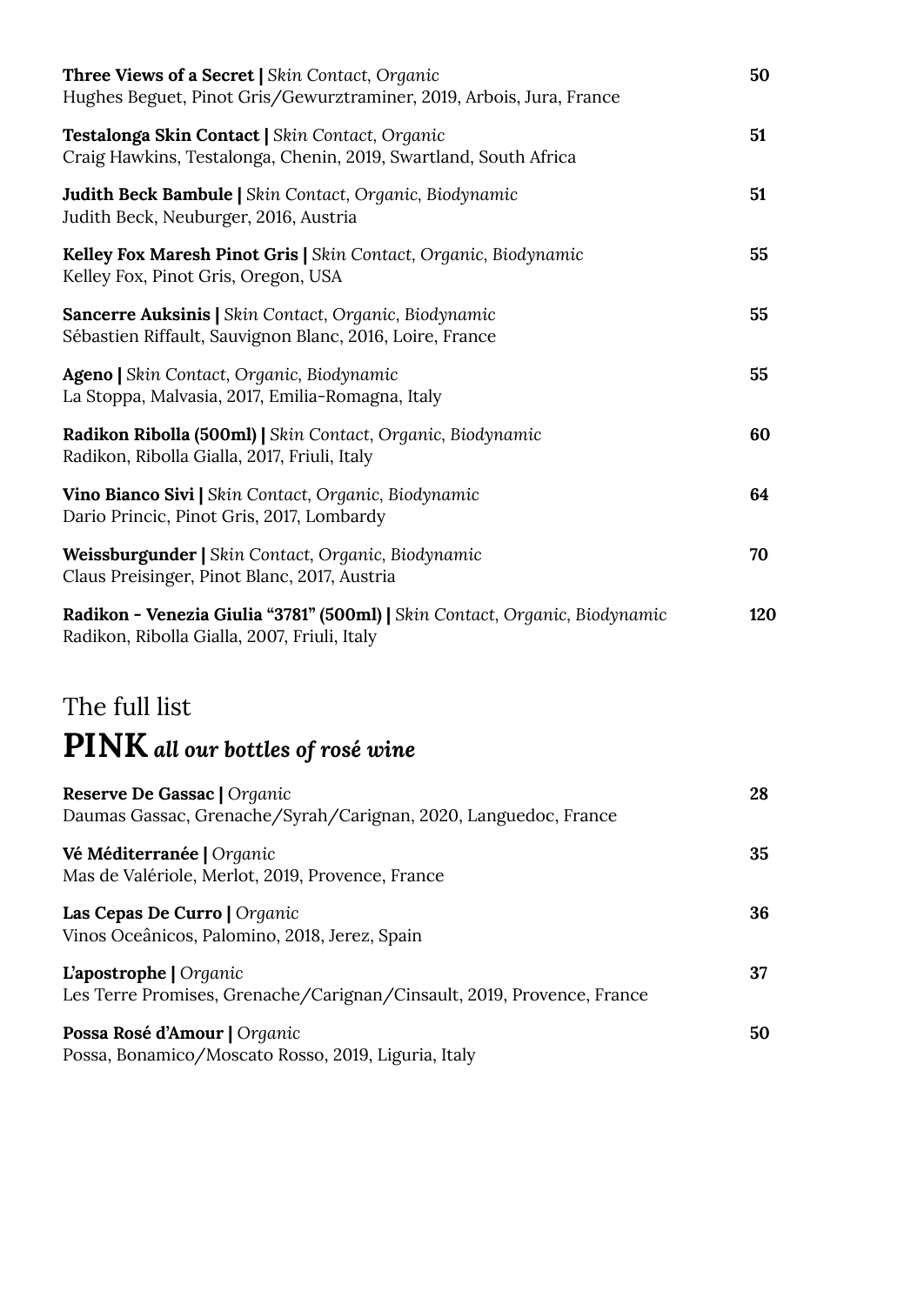# The full list **WHITE** *all our bottles of white wine, arranged by region*

**38**

**50**

**55**

**55**

**60**

# UK **Davenport Horsmonden Dry |** *Organic* Will Davenport, field blend, 2018, East Sussex, UK **Tillingham End Grain |** *Skin Contact, Organic* Ben Walgate, Pinot Blanc/Chardonnay, 2020, East Sussex, UK **Tillingham Qvevri White |** *Organic* Ben Walgate, Pinot Blanc/Chardonnay, 2020, East Sussex, UK **Tillingham Qvevri Orange |** *Skin Contact, Organic* Ben Walgate, Ortega/Bacchus/Pinot Gris/Muller Thurgau, 2021, East Sussex, UK **Tillingham Pinot Gris |** *Organic* Ben Walgate, Pinot Gris, 2020, East Sussex, UK ITALY

| Ciello Bianco   Organic<br>Cantina Rallo, Catarratto, 2019, Sicily                                                        | 25  |
|---------------------------------------------------------------------------------------------------------------------------|-----|
| Vermentino   Organic<br>Antonio Camillo, Vermentino, 2019, Tuscany                                                        | 31  |
| Turi Bianco   Skin Contact, Organic, Biodynamic<br>Salvatore Marino, Catarratto, 2020, Sicily, Italy                      | 36  |
| Tutti (LITRE)   Skin Contact, Organic<br>Antonio Camillo, Trebbiano/Malvasia, 2019, Tuscany                               | 36  |
| Calcarius Nu Litre Orange (LITRE)   Skin Contact, Organic, Biodynamic<br>Valentina Passalacqua, Falanghina, 2018, Puglia  | 44  |
| Rebosso Plus   Organic, Biodynamic<br>Selvadolce, Vermentino, 2016, Liguria                                               | 48  |
| Ageno   Skin Contact, Organic, Biodynamic<br>La Stoppa, Malvasia, 2017, Emilia-Romagna                                    | 55  |
| Radikon Ribolla (500ml)   Skin Contact, Organic, Biodynamic<br>Radikon, Ribolla Gialla, 2017, Friuli, Italy               | 60  |
| Vino Bianco Sivi   Skin Contact, Organic, Biodynamic<br>Dario Princic, Pinot Gris, 2017, Lombardy                         | 64  |
| Radikon Venezia Giulia "3781" (500ml)   Skin Contact, Organic, Biodynamic<br>Radikon, Ribolla Gialla, 2007, Friuli, Italy | 120 |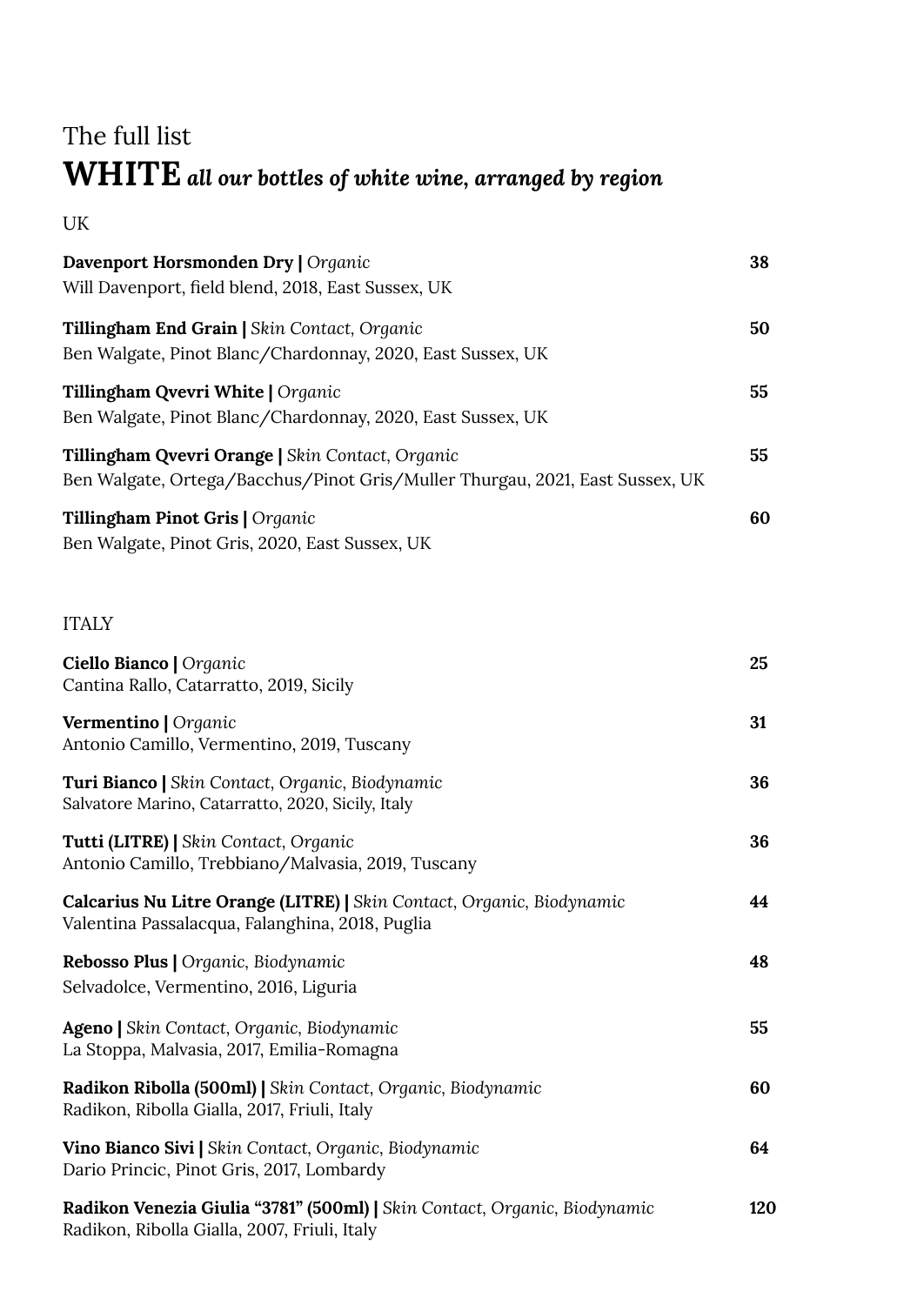#### SLOVENIA

| Bela Vipava   Skin Contact, Organic, Biodynamic<br>Burja, Malvasia/field blend, 2019, Vipava                                          | 44 |
|---------------------------------------------------------------------------------------------------------------------------------------|----|
| <b>SPAIN</b>                                                                                                                          |    |
| Cora   Organic, Biodynamic<br>Loxarel, Muscat/Xarel.Lo, 2019, Catalunya                                                               | 32 |
| Vina Zorzal Chardonnay   Organic<br>Vina Zorzal, Chardonnay, 2019, Navarra                                                            | 34 |
| <b>Flower &amp; The Bee   Organic, Biodynamic</b><br>Coto de Gomariz, Treixadura, 2018, Galicia                                       | 36 |
| Ube Paganilla Palomino   Organic, Oxidative notes<br>Bodegas Cota 45, Palomino, 2018, Jerez, Andalucia                                | 42 |
| Albariño Leirana   Organic, Biodynamic<br>Forjas del Salnes, Albarino, 2019, Rias Baixas, Galicia                                     | 44 |
| The Finest Wines Available To Humanity Listán Blanco   Organic<br>Darren Smith & Victoria Torres Pecis, Listán Blanco, 2019, La Palma | 45 |
| Sicus   Skin Contact, Organic, Biodynamic<br>Cartoixa Mari, Xarel-lo Vermell, 2018, Catalunya                                         | 46 |
| <b>PORTUGAL</b>                                                                                                                       |    |
| <b>Vinho Verde</b>   Organic<br>Márcio Lopes, Loureiro, 2018, Vinho Verde                                                             | 35 |
| Fossil   Organic<br>Vale da Capucha, Gouveio/Fernão Pires/Arinto, 2019, Lisbon                                                        | 40 |
| <b>CROATIA</b>                                                                                                                        |    |
| <b>Piquentum   Skin Contact, Organic</b><br>Dimitri Brecevic, Malvasia, 2020, Istria                                                  | 39 |
| <b>GREECE</b>                                                                                                                         |    |
| <b>Retsina</b>   Skin Contact, Organic<br>Georgas Family, Savatiano, 2019, Attiki                                                     | 36 |
| Efranor White   Organic, Biodynamic<br>Sclavos, Moscatel/Vostilidi, 2020, Kefalonia                                                   | 36 |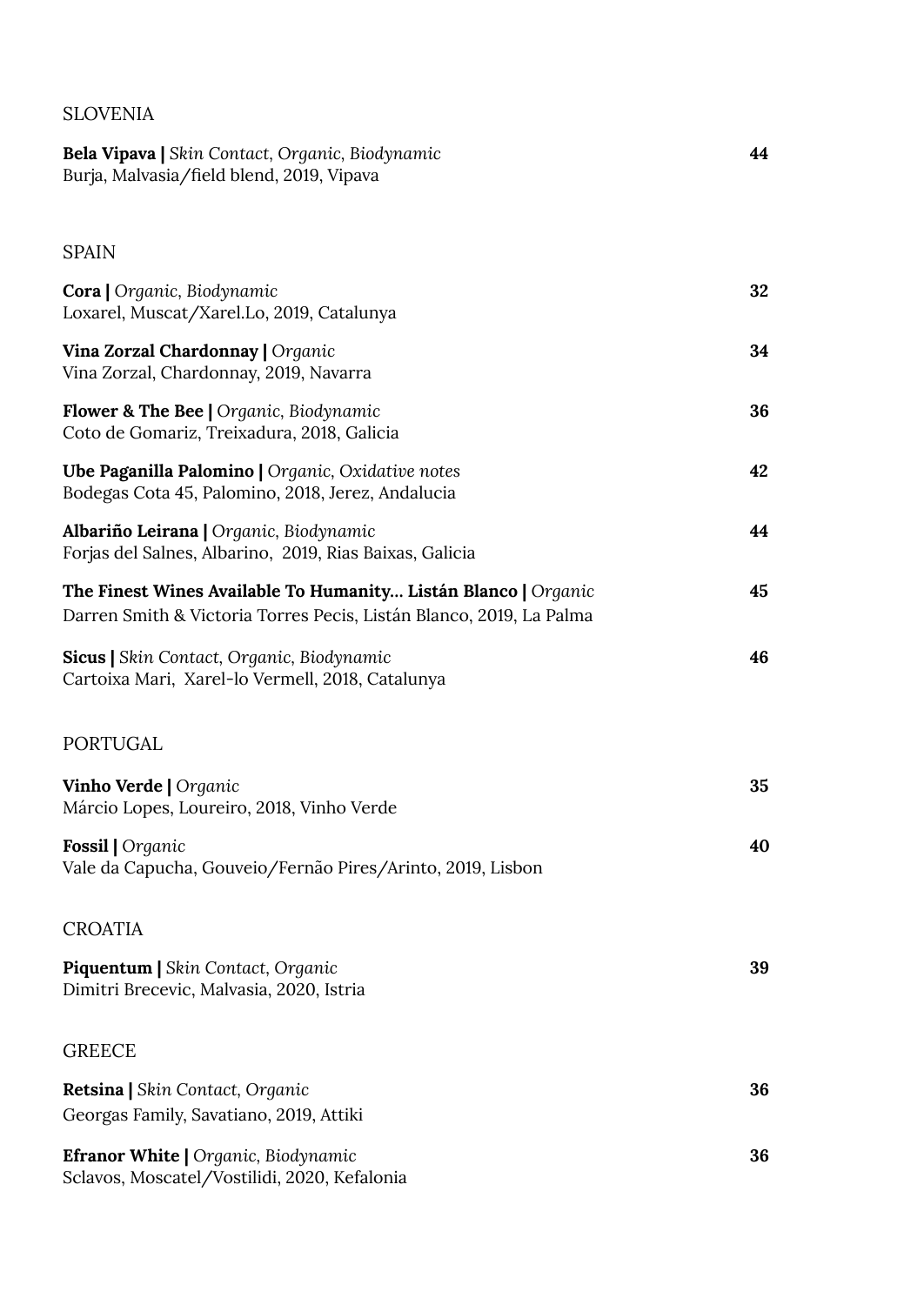| <b>GEORGIA</b>                                                                                                                    |     |
|-----------------------------------------------------------------------------------------------------------------------------------|-----|
| Pheasant's Tears Rkatsiteli   Skin Contact, Organic<br>Pheasant's Tears, Rkatsiteli, 2020, Kakheti                                | 39  |
| <b>Sister's Wine   Skin Contact, Organic</b><br>Jane Okruashvili, Kisi, 2018, Kakheti                                             | 46  |
| <b>FRANCE - LOIRE VALLEY</b>                                                                                                      |     |
| Le P'tit Blanc Sauvignon   Organic, Biodynamic<br>Clos du Tue-Boeuf, Sauvignon Blanc, 2019, Touraine                              | 35  |
| Muscadet Boheme   Organic, Biodynamic<br>Domaine Domaine Sénéchalière, Melon de Bourgogne, 2020, Muscadet                         | 36  |
| <b>Attention Chenin Mechant!   Organic, Biodynamic</b><br>Nicolas Reau, Chenin, 2020, Anjou                                       | 36  |
| Dilettante Vouvray   Organic, Biodynamic<br>Catherine & Pierre Breton, Chenin, 2019, Vouvray                                      | 38  |
| Sancerre Gérard Fiou   Organic<br>Gerard Fiou, Sauvignon Blanc, 2018, Sancerre                                                    | 42  |
| L'Insolite Saumur Blanc   Organic, Biodynamic<br>Domaine Roches Neuves, Chenin, 2019, Saumur                                      | 50  |
| Sancerre Auksinis   Skin Contact, Organic, Biodynamic<br>Sébastien Riffault, Sauvignon Blanc, 2017, Sancerre                      | 56  |
| <b>Quartz</b>   Organic, Biodynamic<br>Cailloux du Paradis, Sauvignon Blanc, 2019, Touraine                                       | 60  |
| L'O2   Organic, Biodynamic, Oxiditavive<br>Jean-Francois Chene, Chenin, 2017, Anjou                                               | 67  |
| <b>Autochtone</b>   Organic, Biodynamic<br>Julien Courtois, Romorantin, 2018, Soings-en-Sologne                                   | 70  |
| Savennières "Les Vieux Clos"   Organic, Biodynamic<br>Nicolas Joly, Chenin, 2018, Savennières                                     | 70  |
| Ephata   Organic, Biodynamic<br>Terre de L'Élu, Chenin, 2016, Anjou                                                               | 75  |
| <b>Trois Terres</b>   Organic, Biodynamic, No Added Sulphur<br>Thierry Germain, Nicolas Reau, Michel Chevre, Chenin, 2013, Saumur | 80  |
| Coulée de Serrant   Organic, Biodynamic<br>Nicolas Joly, Chenin, 2018, Savennières                                                | 120 |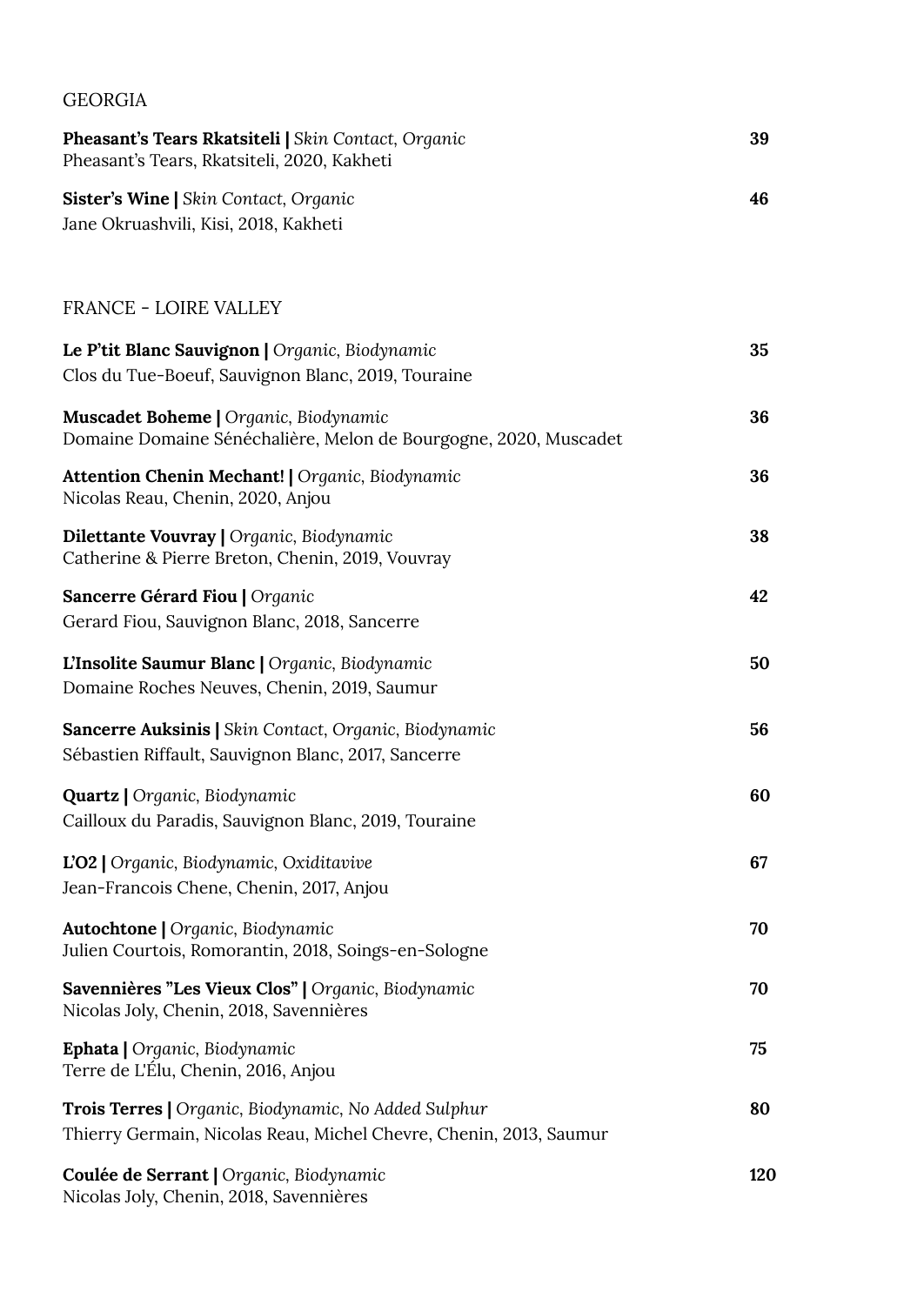#### FRANCE - BURGUNDY

| Bourgone Aligoté   Organic, Biodynamic<br>Domaine Du Corps De Garde, Aligoté, 2020, Chablis                         | 36 |
|---------------------------------------------------------------------------------------------------------------------|----|
| Mâcon Villages Bourgone Blanc   Organic<br>Domaine Guillot-Broux, Chardonnay, 2018, Cruzille                        | 39 |
| Rully Blanc 1er Cru "Montpalais"   Organic<br>Jean-Baptiste Ponsot, Chardonnay, 2019, Rully                         | 55 |
| Chablis "Côte aux Prêtres"   Organic, Biodynamic<br>Chateau de Beru, Chardonnay, 2017, Chablis                      | 68 |
| Côte de Beaune "Les Pierres Blanches"   Organic, Biodynamic<br>Emmanuel Giboulot, Chardonnay, 2018, Côte de Beaune  | 78 |
| De Moor Chablis 1er Cru   Organic, Biodynamic<br>De Moor, Chardonnay, 2019, Chablis                                 | 95 |
| <b>FRANCE - JURA &amp; SAVOIE</b>                                                                                   |    |
| <b>Chardonnay Sous Voile   Organic, Oxidative</b><br>Domaine Marie-Pierre Chevassu, Chardonnay, 2018, Côtes du Jura | 39 |
| Savoie Jacquère   Organic<br>Domaine de Chevillard, Jacquère, 2018, Savoie                                          | 45 |
| Three Views of a Secret   Skin Contact, Organic<br>Hughes Beguet, Pinot Gris/Gewurztraminer, 2019, Arbois           | 50 |
| Côte de Caillot   Organic, Biodynamic, No Added Sulphur<br>Domaine de la Borde, Chardonnay, 2018, Pupillin          | 55 |
| Pollock's   Organic<br>Les Bottes Rouges, Chardonnay, 2019, Arbois                                                  | 55 |
| Foudre a Canon   Organic, Biodynamic, No Added Sulphur<br>Domaine de la Borde, Savagnin, 2018, Pupillin             | 60 |
| Arbois Savagnin   Organic, Biodynamic, No Added Sulphur<br>Bruyère-Houillon, Savagnin, 2016, Arbois                 | 85 |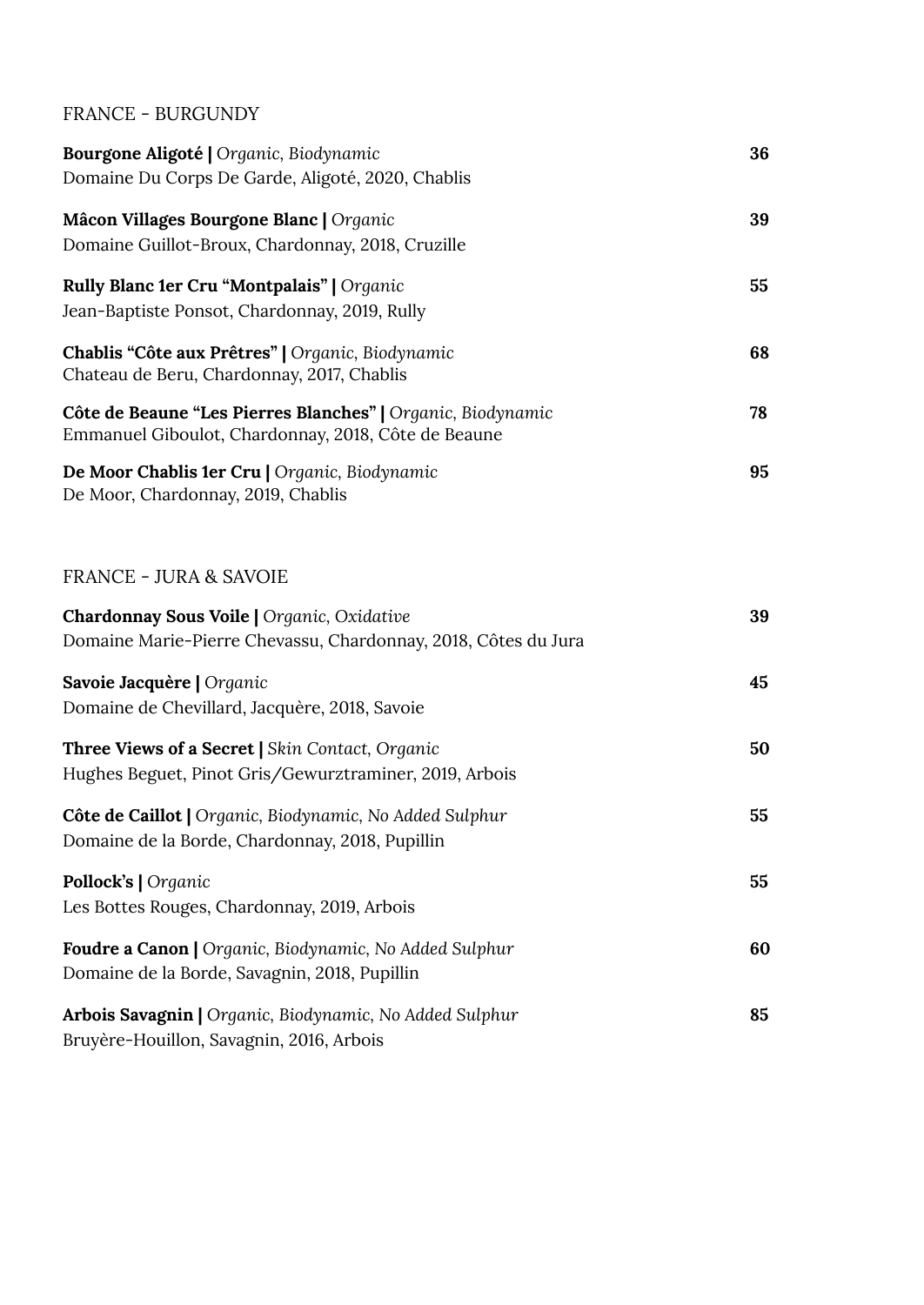FRANCE - ALSACE

| Les Saveurs   Organic, Biodynamic<br>Christian Binner, field blend, 2018, Ammerschwihr                                         | 36 |
|--------------------------------------------------------------------------------------------------------------------------------|----|
| Riesling B   Organic, Biodynamic<br>Pierre Frick, Riesling, 2018, Pfaffenheim                                                  | 46 |
| Si Rose   Skin Contact, Organic, Biodynamic, No Added Sulphur<br>Christian Binner, Pinot Gris/Gewürztraminer, NV, Ammerschwihr | 50 |
| Lâcher-Prise   Skin Contact, Organic<br>Domaine Rieffel, Gewürztraminer, 2017, Mittelbergheim                                  | 50 |
| FRANCE - RHÔNE                                                                                                                 |    |
| Cave Vinum Blanc   Organic, Biodynamic<br>Mas de Libian, Viognier/Roussanne/Clairette, 2020, Ardèche                           | 39 |
| La Ferme des Sept Lunes St Joseph Blanc   Organic, Biodynamic<br>Jean Delobre, Roussanne, 2017, St Joseph                      | 56 |
| Dard & Ribo Crozes-Hermitage   Organic, Biodynamic<br>Dard & Ribo, Roussanne/Marsanne, 2020, Mercurol                          | 68 |
| <b>FRANCE - SOUTH WEST</b>                                                                                                     |    |
| Evidencia   Organic, Biodynamic<br>Clos Lapeyre, Petit Manseng/Gros Manseng/Courbu, 2019, Jurançon                             | 38 |
| <b>AUSTRIA</b>                                                                                                                 |    |
| Grüner Veltliner Handcrafted   Organic<br>Ma Arndorfer, Grüner Veltliner, 2019, Kamptal                                        | 33 |
| <b>Gut Oggau Theodora   Organic, Biodynamic</b><br>Gut Oggau, Grüner Veltliner/Welschriesling, 2019, Burgenland                | 50 |
| Judith Beck Bambule   Skin Contact, Organic, Biodynamic<br>Judith Beck, Neuburger, 2016, Burgenland                            | 51 |
| Weissburgunder   Skin Contact, Organic, Biodynamic<br>Claus Preisinger, Pinot Blanc, 2017, Burgenland                          | 68 |
| <b>GERMANY</b>                                                                                                                 |    |
| Dajoar Riesling   Organic<br>Andreas Bender, Riesling, 2019, Mosel                                                             | 36 |
| Marto Weiss   Organic, Biodynamic, No Added Sulphur<br>Marto, Müller-Thurgau/Faber/Bacchus/Sylvaner, 2020, Rheinhessen         | 42 |
| Fledermaus Weiss   Organic, No Added Sulphur<br>2Naturkinder, Muller Thurgau/Silvaner, Riesling, 2018, Bavaria                 | 43 |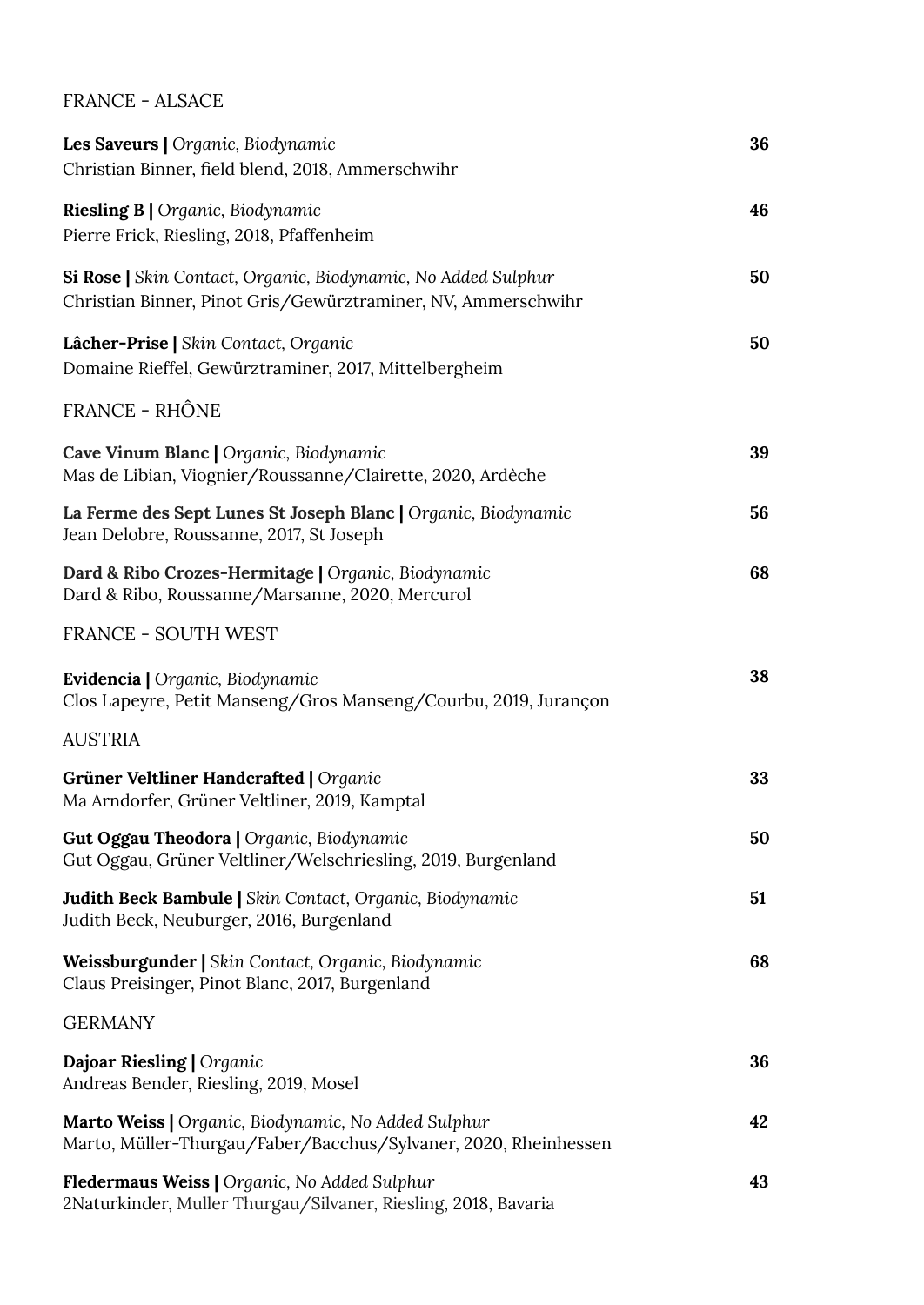#### **CZECHIA**

| La Blanca   Skin Contact, Organic, Biodynamic<br>Krásná Hora, field blend, 2019, Moravia                          | 35 |
|-------------------------------------------------------------------------------------------------------------------|----|
| <b>Rysak   Skin Contact, Organic</b><br>Vinarstvi Jaroslav Osicka, Pinot Noir/Pinot Gris, 2020, Moravia, Czechia  | 37 |
| Koráb Neuburger   Organic, Biodynamic<br>Petr Koráb, Neuburger, 2019, Moravia                                     | 42 |
| <b>HUNGARY</b>                                                                                                    |    |
| <b>Eastern Accents   Skin Contact, Organic, Biodynamic</b><br>Reká Koncz, Harslevelu/Kiralyleanyka, 2020, Barábas | 45 |
| <b>SOUTH AFRICA</b>                                                                                               |    |
| Elementis Skin Contact   Skin Contact, Organic<br>Intellego, Chenin, 2020, Swartland                              | 48 |
| Testalonga Skin Contact   Skin Contact, Organic<br>Craig Hawkins, Testalonga, Chenin, 2019, Swartland             | 51 |
| <b>USA</b>                                                                                                        |    |
| <b>Evolution White   Organic</b><br>Sokol Blosser, Field Blend, Oregon, USA                                       | 38 |
| Lo-Fi Chenin   Organic<br>LoFi Wines, Chenin, California, USA                                                     | 47 |
| Lo-Fi Chardonnay   Organic<br>LoFi Wines, Chardonnay, 2019 California                                             | 50 |
| Kelley Fox Maresh Pinot Gris   Skin Contact, Organic, Biodynamic<br>Kelley Fox, Pinot Gris, Oregon, USA           | 55 |
| <b>AUSTRALIA</b>                                                                                                  |    |
| Samurai Chardonnay   Organic<br>Free Run Juice, Chardonnay, 2021, South Australia                                 | 28 |
| <b>Jumpin' Juice Riesling   Organic</b><br>Jumpin' Juice, Riesling, 2021, Victoria                                | 38 |
|                                                                                                                   |    |

#### NEW ZEALAND

| <b>Te Whare Ra Sauvignon Blanc</b>   Organic                      | 35 |
|-------------------------------------------------------------------|----|
| Anna & Jason Flowerday, Sauvignon Blanc, Marlborough, New Zealand |    |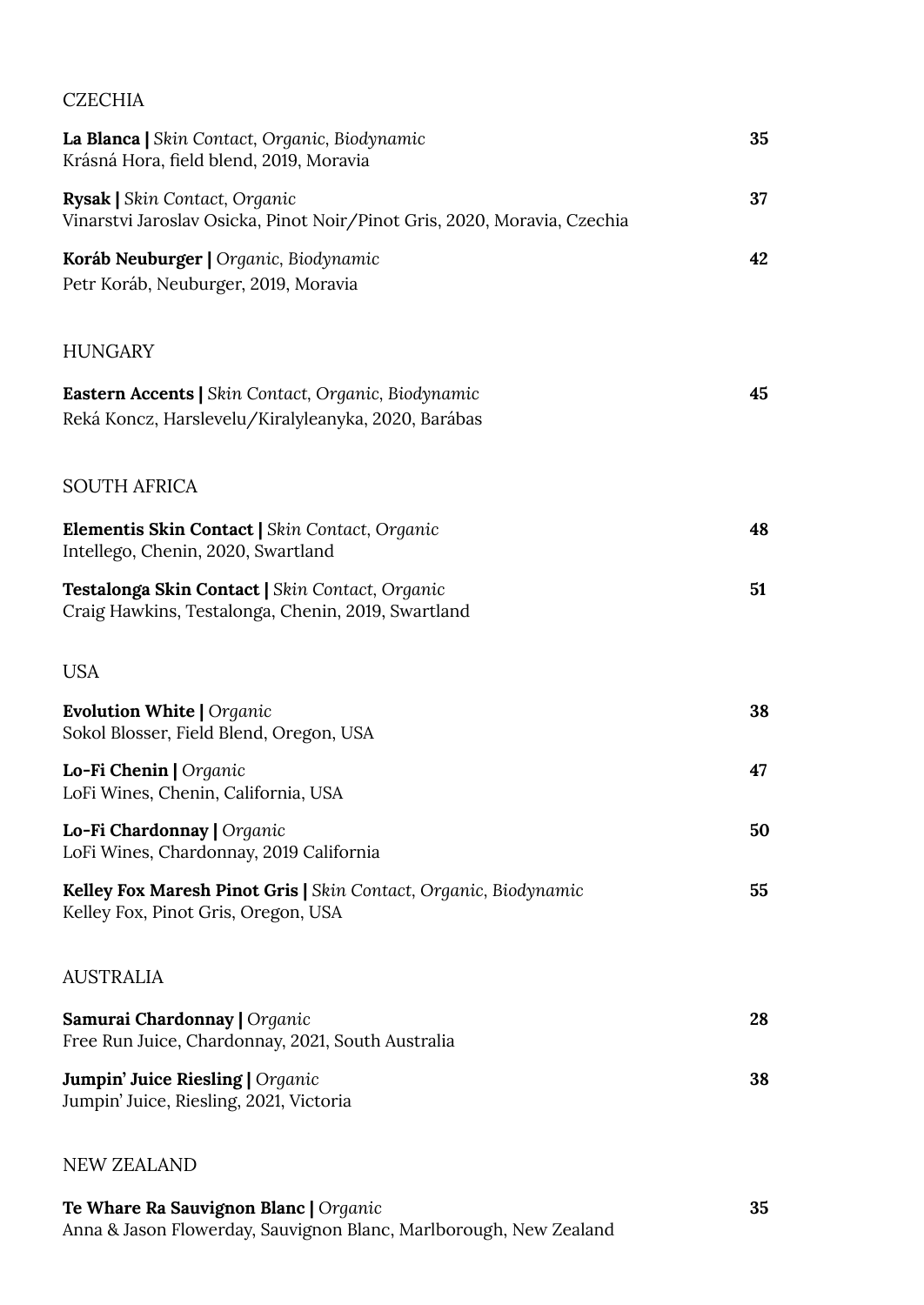# The full list **RED** *all our bottles of red wine, arranged by region*

UK

| Davenport Diamond Fields   Organic<br>Will Davenport, Pinot Noir, 2019, Rotherfield, East Sussex            | 45 |
|-------------------------------------------------------------------------------------------------------------|----|
| <b>SPAIN</b>                                                                                                |    |
| Gran Cerdo "Pig Wine"   Organic<br>Wii Gonzalo Gonzalo, Tempranillo, 2019, Rioja                            | 26 |
| Soplo   Organic<br>Rafael Cambra, Garnacha, 2019, Valencia                                                  | 29 |
| Loxarel Ops Garnacha   Organic, Biodynamic<br>Loxarel, Garnacha, 2019, Catalunya                            | 36 |
| Sea of Dreams   Organic<br>Vina Zorzal, Garnacha, 2019, Navarra                                             | 38 |
| 7 Fuentes   Organic<br>Suertes Del Marqués, Listan Negro, 2017, Tenerife                                    | 42 |
| Goliardo Tintos Del Mar   Organic<br>Forjas del Salnés, Espadeiro/Caiño/Loureiro, 2018, Galicia             | 45 |
| Uvas de la Ira   Organic, Biodynamic<br>Daniel Landi, Garnacha, 2019, Méntrida                              | 50 |
| <b>PORTUGAL</b>                                                                                             |    |
| Vinha da Malhada   Organic<br>Quinta do Montalto, field blend, 2020, Lisbon                                 | 29 |
| <b>Uncondemned Medieval   Organic, Biodynamic</b><br>Quinto di Montalto, field blend, 2018, Lisbon          | 36 |
| The Finest Wines Available To Humanity Baga   Organic<br>Darren Smith & Dirk Niepoort, Baga, 2019, Bairrada | 45 |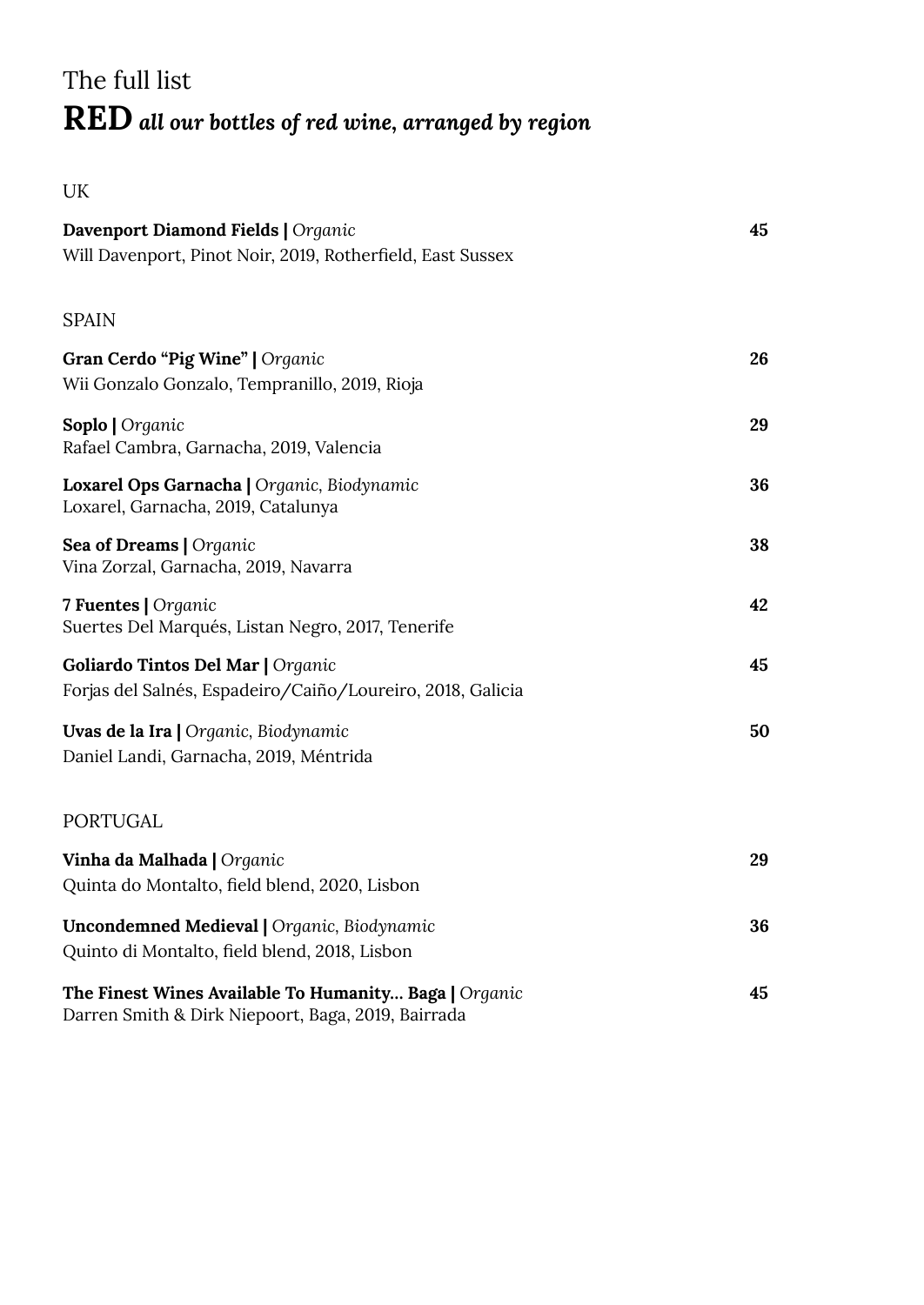#### ITALY

| <b>Ottavio Rube   Organic, Biodynamic</b><br>Cooperativa Valli Unite, Dolcetto/Croatina, 2019, Piedmont       | 29 |
|---------------------------------------------------------------------------------------------------------------|----|
| Di Gino   Organic, Biodynamic                                                                                 | 32 |
| Fattoria San Lorenzo, Montepulciano/Sangiovese, 2018, Marche                                                  |    |
| Hellen   Organic, Biodynamic<br>Progetto Calcarius, Nero di Troia, 2019, Puglia                               | 38 |
| Vino Natto Disobbediente (LITRE)   Organic, Biodynamic<br>Monte Dall'Ora, field blend, 2020, Veneto           | 39 |
| Barbera Rossore   Organic<br>Cantina Iuli, Barbera, 2017, Piedmont                                            | 39 |
| Barolo Di Serralunga   Organic<br>Principiano Ferdinando, Dolcetto, 2017, Piedmont                            | 56 |
| Colline Lucchesi "Tenuta"   Organic, Biodynamic<br>Tenuta di Valgiano, Merlot/Sangiovese/Syrah, 2013, Tuscany | 95 |
| <b>GREECE</b>                                                                                                 |    |
| Seira #3   Organic<br>Georgas Family, Merlot/Savatiano, 2018, Spata                                           | 36 |
| <b>AUSTRIA</b>                                                                                                |    |
| <b>Ink</b>   Organic, Biodynamic<br>Judith Beck, Zweigelt/St Laurent, 2019, Burgenland                        | 32 |
| Weninger Blaufränkisch   Organic, Biodynamic<br>Franz Weninger, Blaufränkisch, 2017, Burgenland               | 38 |
| Gut Oggau Atanasius   Organic, Biodynamic<br>Gut Oggau, Zweigelt/Blaufränkisch, 2019, Burgenland              | 50 |
| Gut Oggau Josephine   Organic, Biodynamic<br>Gut Oggau, Blaufränkisch, 2018, Burgenland                       | 66 |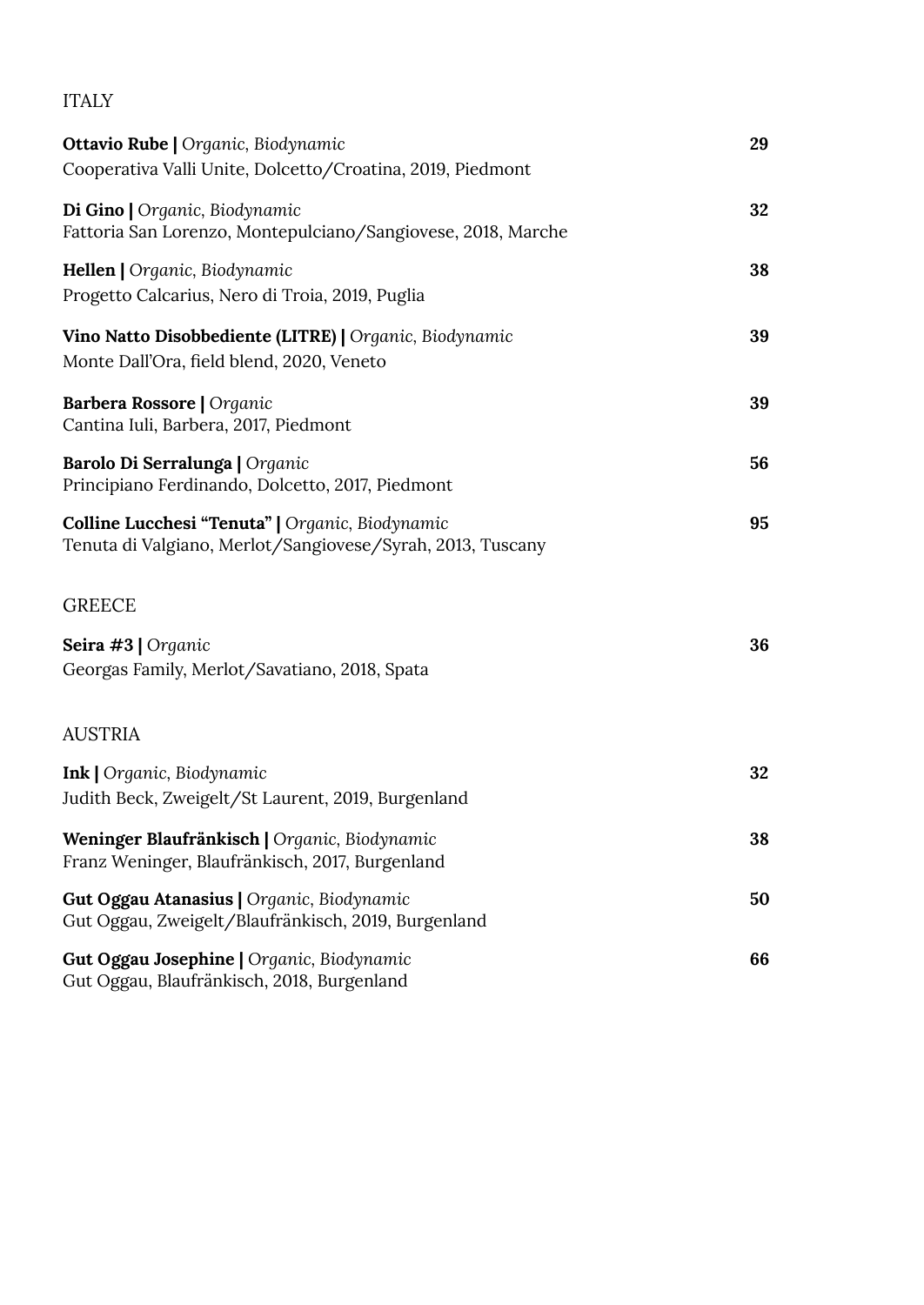#### FRANCE - LOIRE VALLEY

| Pegase Rouge   Organic<br>Domaine De L'Epinay, Cabernet Franc/Merlot, 2019, Nantes                                              | 29 |
|---------------------------------------------------------------------------------------------------------------------------------|----|
| Franco de Porc   Organic, Biodynamic<br>Domaine de la Chevalerie, Cabernet Franc, 2019, Bourgueil                               | 34 |
| L'Hurluberlu   Organic<br>Domaine Sebastien David, Cabernet Franc, 2019, Bourgueil                                              | 36 |
| Saumur-Champigny   Organic, Biodynamic<br>Thierry Germain, Cabernet Franc, 2019, Saumur                                         | 37 |
| Trinch!   Organic, Biodynamic<br>Catherine et Pierre Breton, Cabernet Franc, 2019, Bourgueil<br>> ALSO AVAILABLE IN MAGNUM: £76 | 38 |
| Ni Rouge Ni Blanc   Organic<br>Les Goelands, Chenin/Cabernet Franc, 2018, Anjou<br>> ALSO AVAILABLE IN MAGNUM: £82              | 41 |
| <b>Pompois</b>   Organic, Biodynamic<br>Nicolas Reau, Cabernet Franc, 2019, Anjou                                               | 42 |
| Verre des Poètes   Organic, Biodynamic, No Added Sulphites<br>Domaine Le Briseau, Pineau d'Aunis, 2018, Anjou                   | 50 |
| <b>Sancerre Auksinis</b>   Organic, Biodynamic<br>Sébastien Riffault, Pinot Noir, 2017, Sancerre                                | 56 |
| Bain Marie   Organic, Biodynamic<br>No Control, Vincent Marie, Sauvignon Blanc/Gamay, 2018, Auvergne                            | 58 |
| Saumur-Champigny "Franc de Pied"   Organic, Biodynamic<br>Thierry Germain, Cabernet Franc, 2017, Saumur                         | 60 |
| <b>Racines Rouge   Organic, Biodynamic, No Added Sulphites</b><br>Cailloux de Paradis, Field Blend, 2017, Touraine              | 65 |
| <b>Qvevri Outre Terre   Organic, Biodynamic</b><br>Thierry Germain, Cabernet Franc, 2016, Saumur                                | 80 |
| Breton Chinon 2002 "Les Picasses"   Organic, Biodynamic<br>Catherine & Pierre Breton, Cabernet Franc, 2002, Chinon              | 85 |

FRANCE - ALSACE

**Pinot Noir Béatrice |** *Organic, Biodynamic* Christian Binner, Pinot Noir, 2017, Ammerschwihr **56**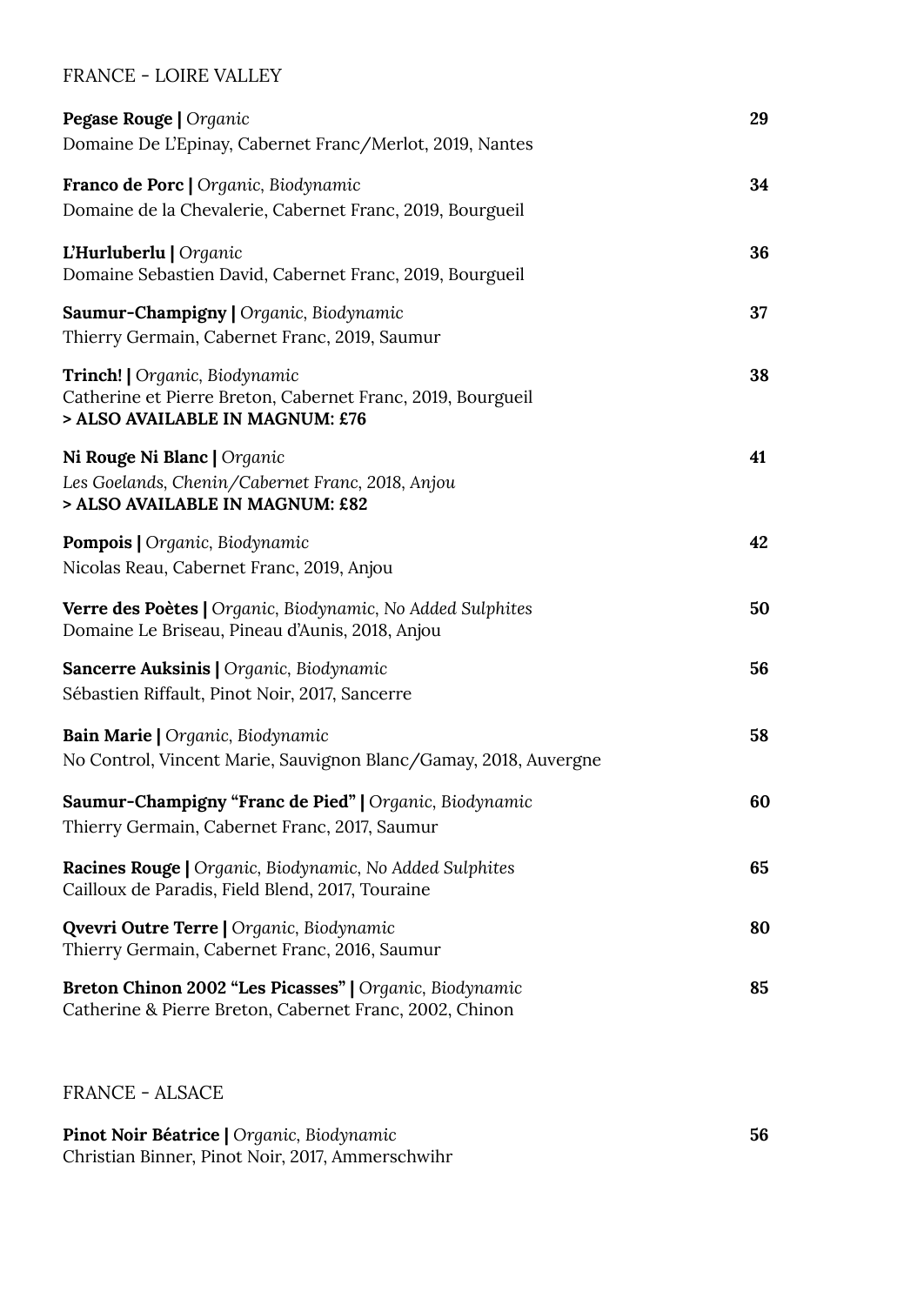#### FRANCE - BURGUNDY

| <b>Bourgone Rouge   Organic, Biodynamic</b><br>Domaine Du Corps De Garde, Pinot Noir, 2018, Chablis                        | 45 |
|----------------------------------------------------------------------------------------------------------------------------|----|
| Volnay   Organic<br>Jean Javillier, Pinot Noir, 2017, Volnay                                                               | 60 |
| Macon-Cruzille Rouge "Manganite"   Organic, Biodynamic<br>Clos Des Vignes Du Maynes, Pinot Noir, 2018, Mâcon               | 70 |
| Pommard Rouge   Organic, Biodynamic<br>Fanny Sabre, Pinot Noir, 2017, Pommard                                              | 80 |
| <b>FRANCE - JURA</b>                                                                                                       |    |
| <b>Big Bunch Theory Go Together Rouge   Organic, Biodynamic</b><br>Hughes-Beguet, Grenache/Gamay/Trousseau, 2019, Pupillin | 48 |
| Pinot Noir Pinostradamus   Organic, Biodynamic, No Added Sulphur<br>Domaine de la Borde, Pinot Noir, 2020, Pupillin        | 55 |
| Ploussard Tôt Ou Tard   Organic, Biodynamic<br>Les Bottes Rouge, Ploussard, 2020, Arbois                                   | 58 |
| Le Dos d'Chat   Organic, Biodynamic<br>Fabrice Dodane, Ploussard, 2020, Arbois                                             | 65 |
| <b>FRANCE - BEAUJOLAIS</b>                                                                                                 |    |
| La Cuvée du Chat   Organic, Biodynamic<br>Jean-Claude Chanudet, Gamay, 2020, Morgon<br>ALSO AVAILABLE IN MAGNUM: £76       | 38 |
| Lapalu Eau Forte   Organic, Biodynamic<br>Jean-Claude Lapalu, Gamay, 2019, Brouilly                                        | 50 |
| Madame Placard Beaujolais   Organic, Biodynamic<br>Yvon Métras, Gamay, 2020, Fleurie                                       | 65 |
| Madame Placard Beaujolais   Organic, Biodynamic<br>Yvon Métras, Gamay, 2020, Fleurie                                       | 85 |
| <b>FRANCE - LANGUEDOC &amp; SOUTH WEST</b>                                                                                 |    |
| Meteore Faugères   Organic, Biodynamic<br>Domaine du Meteore, Grenache/Syrah/Cinsault, 2018, Faugères                      | 35 |
| Gassac L'Hérault   Organic<br>Daumas Gassac, Field Blend, 2018, Languedoc, France                                          | 65 |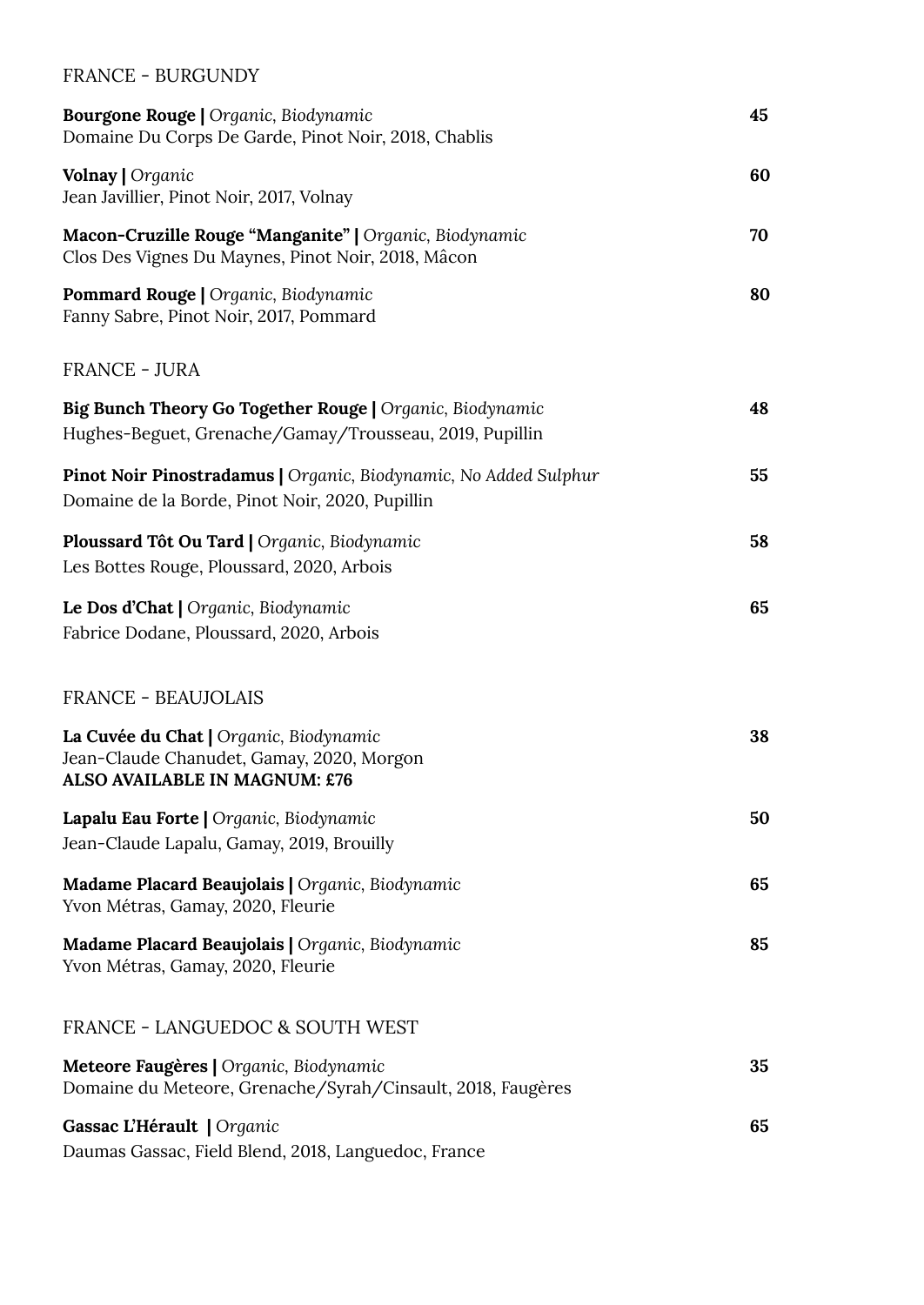#### FRANCE - RHÔNE

| Côtes du Rhône Galets Rouge   Organic<br>Les Vignerons d'Estézargues, Grenache/Syrah/Carignan, 2019, Cairanne            | 28 |
|--------------------------------------------------------------------------------------------------------------------------|----|
| Côtes du Rhône   Organic<br>Le Vin de Blaise, Carignan/Cinsault/Grenache, 2017, Cairanne                                 | 44 |
| St Joseph "Cuvée Sainte-Epine"   Organic<br>Jean-François Jacouton, Syrah, 2017, St Joseph                               | 65 |
| Dard & Ribo Crozes-Hermitage   Organic, Biodynamic<br>Dard & Ribo, Syrah, 2020, Mercurol                                 | 68 |
| <b>FRANCE - BORDEAUX &amp; CLOSE BY</b>                                                                                  |    |
| Le Vin Est Un Fete Rouge   Organic, Biodynamic<br>Elian da Ros, Abouriou/Merlot/Cabernet Franc, 2020 Côtes du Marmandais | 37 |
| <b>Buzet "Abuse"</b>   Organic, Biodynamic<br>Domaine du Péché, Merlot/Cabernet Franc/Cabernet Sauvignon, 2015, Buzet    | 45 |
| Château Le Puy "Emilien"   Organic<br>Château Le Puy, Merlot/Cab Franc/Cab Sauv/Merlot, 2017, Bordeaux                   | 65 |
| <b>SOUTH AFRICA</b>                                                                                                      |    |
| Intellego Syrah   Organic<br>Intellego, Syrah, 2017, Swartland                                                           | 40 |
| Testalonga - The Dark Side   Organic<br>Testalonga, Syrah, 2020, Swartland                                               | 52 |
| <b>ARGENTINA</b>                                                                                                         |    |
| Malbec Sin Sulfito   Organic, No Added Sulphites<br>Bodega Cecchin, Malbec, 2019, Mendoza                                | 36 |
| Criolla Que Grande SOS   Organic<br>Pol Opuesto, field blend, 2017, Mendoza                                              | 38 |
| <b>CHILE</b>                                                                                                             |    |
| <b>BIG Pipeño (LITRE)</b>   Organic<br>A Los Bravos, Cinsault/Field Blend, 2020, Itata                                   | 38 |
| The Finest Wines Available To Humanity Pais   Organic<br>Darren Smith & Roberto Henríquez, País, 2019, Valle de Bío-Bío  | 44 |